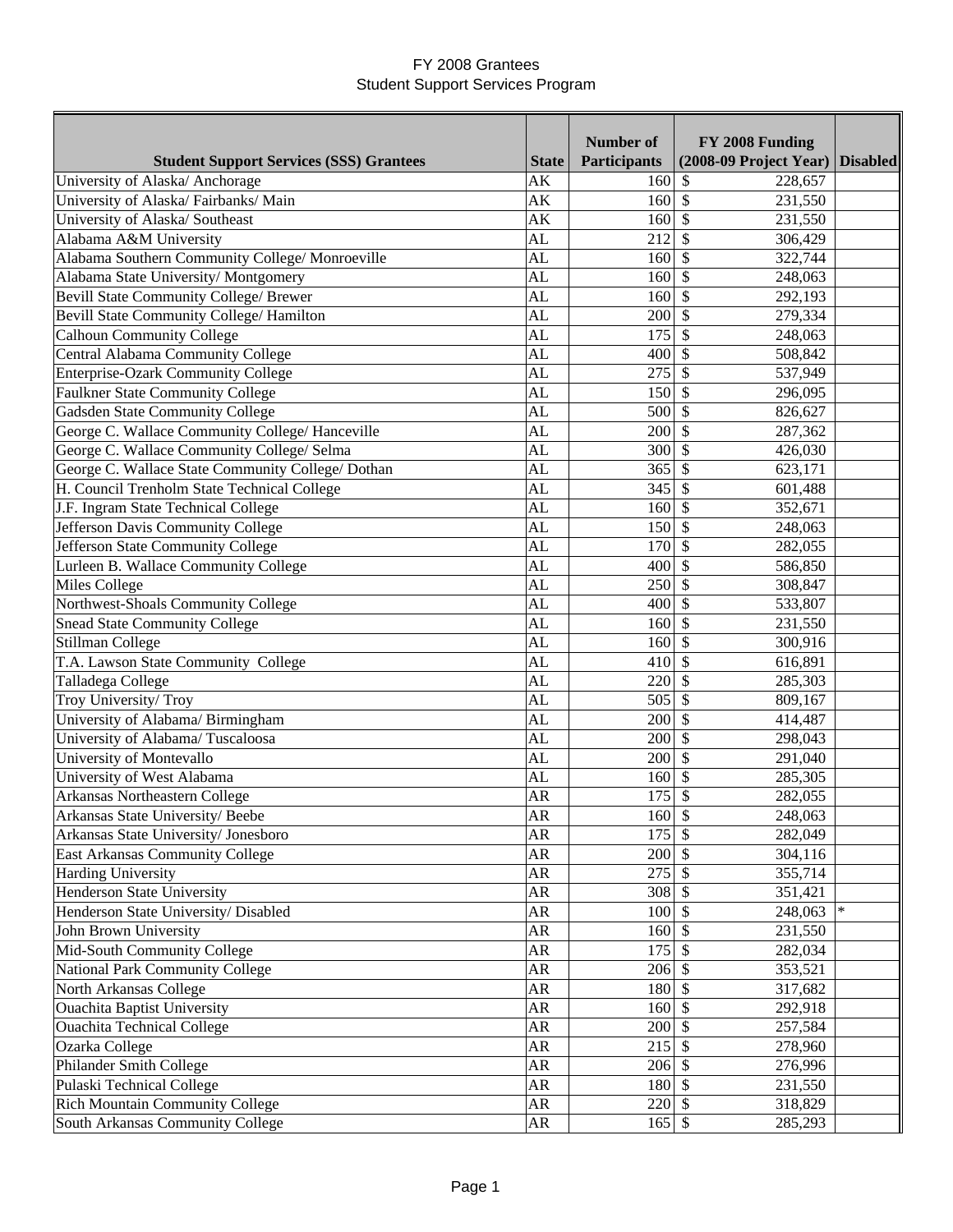| Southeast Arkansas College                                | <b>AR</b> | 160               | \$<br>231,550                        |        |
|-----------------------------------------------------------|-----------|-------------------|--------------------------------------|--------|
| Southern Arkansas University                              | <b>AR</b> | 250               | $\mathbb{S}$<br>343,381              |        |
| University of Arkansas                                    | AR        | 325               | \$<br>348,461                        |        |
| University of Arkansas Community College/ Hope            | AR        | 200               | \$<br>282,056                        |        |
| University of Arkansas/ Little Rock                       | <b>AR</b> | 260               | \$<br>359,856                        |        |
| University of Arkansas/ Monticello                        | <b>AR</b> | 160               | \$<br>231,550                        |        |
| University of Arkansas/ Phillips Community College        | <b>AR</b> | 257               | \$<br>315,300                        |        |
| University of Arkansas/ Pine Bluff                        | <b>AR</b> | 308               | $\mathcal{S}$<br>413,944             |        |
| University of the Ozarks                                  | <b>AR</b> | 180               | $\mathcal{S}$<br>275,269             |        |
| American Samoa Community College                          | AS        | 160               | \$                                   |        |
|                                                           | AZ        |                   | 282,055<br>\$                        |        |
| Arizona State University/ Phoenix                         |           | 240               | 295,656                              | $\ast$ |
| Arizona State University/Tempe/Disabled                   | AZ        | 270               | $\mathcal{S}$<br>245,787             |        |
| Arizona Western College                                   | AZ        | 240               | $\mathcal{S}$<br>331,771             |        |
| Central Arizona College                                   | AZ        | 160               | $\mathcal{S}$<br>231,550             |        |
| <b>Cochise College</b>                                    | AZ        | 175               | \$<br>248,063                        |        |
| Eastern Arizona College                                   | AZ        | 190               | $\mathcal{S}$<br>255,560             |        |
| <b>Gateway Community College</b>                          | AZ        | 160               | \$<br>231,550                        |        |
| Northern Arizona University/Flagstaff                     | AZ        | 240               | \$<br>296,846                        |        |
| Phoenix College                                           | AZ        | 250               | \$<br>281,071                        |        |
| South Mountain Community College                          | AZ        | 160               | \$<br>231,550                        |        |
| University of Arizona                                     | AZ        | 250               | \$<br>246,274                        |        |
| Yavapai College                                           | AZ        | 300               | \$<br>406,971                        |        |
| <b>Antelope Valley College</b>                            | CA        | 160               | \$<br>248,063                        |        |
| Butte-Glenn Community College District                    | CA        | 160               | \$<br>231,530                        |        |
| California Lutheran University                            | CA        | 200               | $\mathcal{S}$<br>249,407             |        |
| California Polytechnic State University                   | CA        | 250               | $\boldsymbol{\mathsf{S}}$<br>289,886 |        |
| California State Polytechnic University/ Pomona           | <b>CA</b> | 250               | $\boldsymbol{\mathsf{S}}$<br>373,170 |        |
| California State Polytechnic University/ Pomona/ Disabled | <b>CA</b> | 150S              | 282,055                              | $\ast$ |
| California State University/ Bakersfield                  | <b>CA</b> | 250               | $\mathcal{S}$<br>300,789             |        |
| California State University/ Chico                        | <b>CA</b> | 160               | $\mathcal{S}$<br>248,063             |        |
| California State University/ Dominguez Hills              | CA        | 160               | \$<br>248,063                        |        |
| California State University/ East Bay Foundation          | CA        | 425               | \$<br>456,723                        |        |
| California State University/East Bay Foundation/Disabled  | CA        | 125               | \$<br>231,550                        | $\ast$ |
| California State University/Fresno                        | CA        | 200               | \$<br>292,905                        |        |
| California State University/Fullerton                     | CA        | 160               | \$<br>292,905                        |        |
| California State University/ Long Beach                   | CA        | 450               | \$<br>511,096                        |        |
| California State University/ Los Angeles/ Disabled        | CA        | $115 \,$ \$       | 282,055                              |        |
| California State University/ Monterey Bay                 | CA        | $160 \text{ }$ \$ | 248,063                              |        |
| California State University/ Sacramento/ Disabled         | CA        | $150 \text{ s}$   | 267,903                              | ∗      |
| California State University/ San Bernardino               | CA        | 325               | \$<br>374,337                        |        |
|                                                           | CA        | 200               | \$                                   |        |
| California State University/ San Marcos                   |           |                   | 292,905                              |        |
| California State University/ Stanislaus                   | CA        | 250               | \$<br>368,768                        |        |
| Cerro Coso Community College                              | CA        | 250               | \$<br>248,063                        |        |
| Chabot-Las Positas Community College District             | CA        | $160 \text{ s}$   | 231,550                              |        |
| City College of San Francisco                             | CA        | $300 \mid$ \$     | 392,696                              |        |
| College of the Dessert                                    | CA        | $175$ \$          | 282,054                              |        |
| College of the Redwoods                                   | CA        | $200 \, \text{S}$ | 297,660                              |        |
| College of the Siskiyous                                  | CA        | 180 \$            | 266,342                              |        |
| <b>Compton Community College</b>                          | CA        | $160 \,$ \$       | 282,055                              |        |
| <b>Copper Mountain College</b>                            | CA        | $160 \, \text{S}$ | 248,063                              |        |
| Evergreen Valley College                                  | CA        | $160 \vert \$     | 281,942                              |        |
| Feather River College                                     | CA        | $160 \, \text{S}$ | 248,063                              |        |
| Fresno City College                                       | CA        | $160 \, \text{S}$ | 248,063                              |        |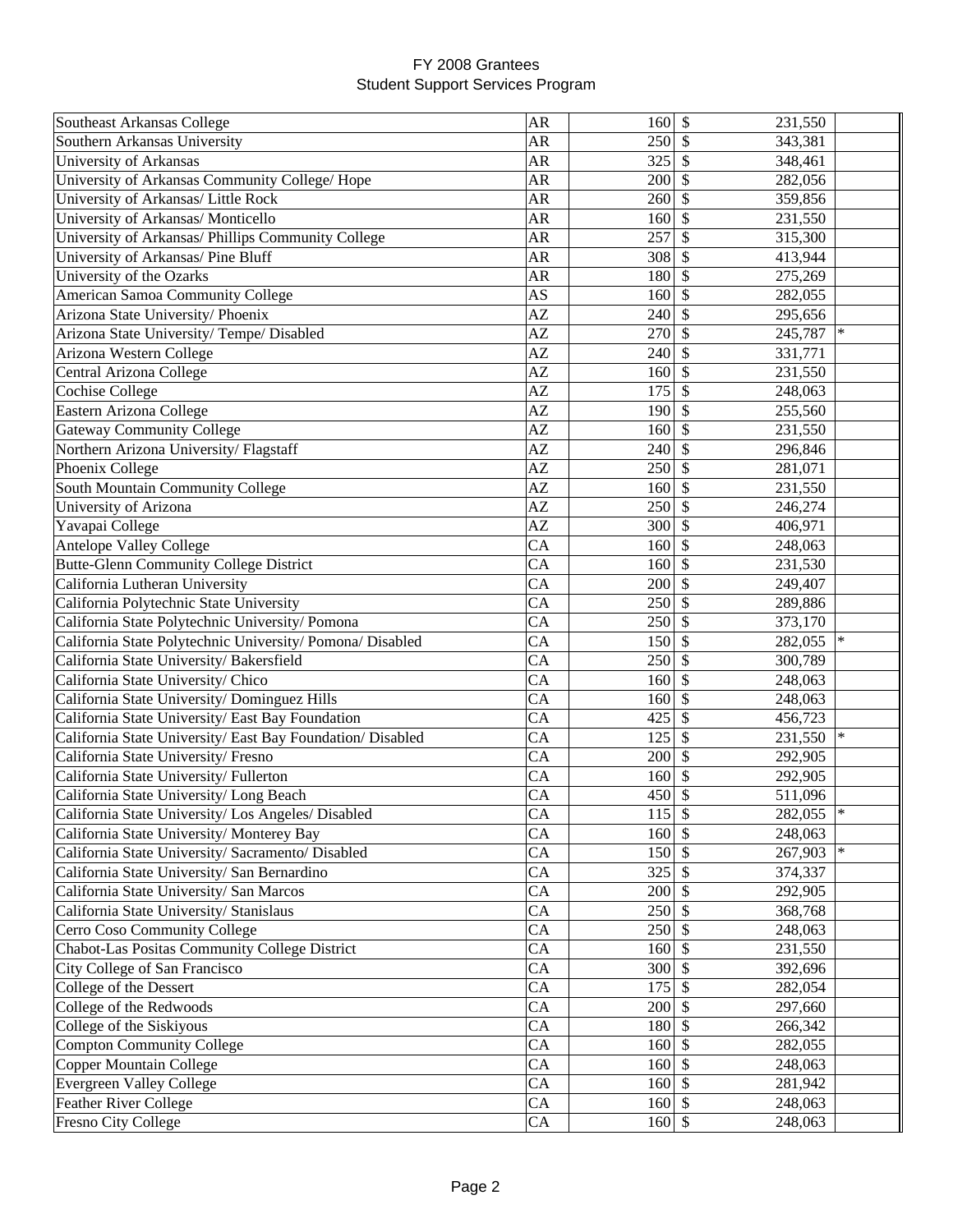| Gavilan College                                             | CA | 160               | \$<br>248,063            |        |
|-------------------------------------------------------------|----|-------------------|--------------------------|--------|
| <b>Hartnell College</b>                                     | CA | 160               | S<br>231,550             |        |
| Humboldt State University                                   | CA | 500               | \$<br>374,100            |        |
| <b>Imperial Valley College</b>                              | CA | 350               | \$<br>422,847            |        |
| Long Beach City College                                     | CA | 165               | \$<br>282,055            |        |
| Long Beach City College/ Disabled                           | CA | 90                | \$<br>231,550            | $\ast$ |
| Los Angeles City College                                    | CA | 160               | \$<br>282,055            |        |
| Los Angeles Harbor College/ Disabled                        | CA | 125               | \$<br>292,905            | $\ast$ |
| <b>Los Angeles Mission College</b>                          | CA | 160               | $\mathcal{S}$<br>231,550 |        |
| Los Angeles Southwest College                               | CA | 250               | \$<br>440,432            |        |
| Los Angeles Valley College                                  | CA | 160               | \$<br>231,550            |        |
| <b>Mission College</b>                                      | CA | 160               | \$<br>268,113            |        |
|                                                             | CA | 200               | $\mathcal{S}$            |        |
| Monterey Peninsula College                                  | CA | 225               | 295,487<br>\$            |        |
| Mount St. Mary's College                                    |    |                   | 292,156                  |        |
| Napa Valley Community College District                      | CA | 180               | \$<br>282,055            |        |
| National Hispanic University                                | CA | 160               | \$<br>231,505            |        |
| <b>Palomar Community College District</b>                   | CA | 245               | \$<br>298,438            |        |
| Pasadena City College                                       | CA | 200               | \$<br>292,905            |        |
| Reedley College/ Clovis & Madera Centers/ Disabled          | CA | 125               | \$<br>248,063            | $\ast$ |
| Rio Hondo College                                           | CA | 160               | \$<br>248,063            |        |
| Riverside Community College/ Norco Campus                   | CA | 160               | \$<br>231,550            |        |
| San Bernardino Valley College                               | CA | 200               | \$<br>292,905            |        |
| San Diego Community College District                        | CA | 200               | \$<br>286,612            |        |
| San Diego Mesa College                                      | CA | 225               | \$<br>285,305            |        |
| San Diego Miramar College                                   | CA | 160               | $\mathcal{S}$<br>248,063 |        |
| San Diego State University Foundation/ Disabled             | CA | 250               | \$<br>282,055            | $\ast$ |
| San Francisco State University                              | CA | 160               | \$<br>246,742            |        |
| San Joaquin Delta College                                   | CA | 160               | \$<br>231,550            |        |
| San Jose State University                                   | CA | 250               | $\mathcal{S}$<br>429,066 |        |
| San Mateo County Community College District/ Canada College | CA | 165               | \$<br>231,550            |        |
| Santa Ana College                                           | CA | 175               | \$<br>292,905            |        |
| Santa Monica College                                        | CA | 160               | \$<br>282,054            |        |
| Shasta College                                              | CA | 175               | \$<br>282,055            |        |
| Skyline College                                             | CA | 330               | \$<br>497,720            |        |
| Sonoma State University                                     | CA | 350               | \$<br>431,844            |        |
| University of California/ Berkeley                          | CA | 320               | \$<br>501,328            |        |
| University of California/ Berkeley/ Disabled                | CA | $250 \text{ }$ \$ | 292,740                  |        |
| University of California/ Davis                             | CA | $160 \,$ \$       | 231,550                  |        |
| University of California/ Irvine                            | CA | 500 \$            | 389,319                  |        |
| University of California/ Los Angeles                       | CA | 200               | \$<br>299,210            |        |
| University of California/ San Diego                         | CA | 200               | \$<br>292,905            |        |
| University of San Diego                                     | CA | 160               | \$<br>231,268            |        |
| University of the Pacific                                   | CA | 200               | \$<br>285,292            |        |
| Victor Valley College                                       | CA | 170               | \$<br>282,055            |        |
| West Hills Community College District                       | CA | 250               | $\mathcal{S}$<br>300,835 |        |
| West Los Angeles College                                    | CA | $160 \vert$ \$    | 248,063                  |        |
| <b>Yosemite Community College District</b>                  | CA | 200               | $\mathcal{S}$<br>282,054 |        |
| Yuba Community College District                             | CA | $160 \, \text{S}$ |                          |        |
|                                                             | CO |                   | 240,838<br>$\mathcal{S}$ |        |
| <b>Adams State College</b>                                  |    | 175               | 248,063                  |        |
| <b>AIMS Community College</b>                               | CO | 160               | $\mathcal{S}$<br>231,550 |        |
| Colorado Mountain Junior College District                   | CO | 160               | $\mathcal{S}$<br>281,521 |        |
| Colorado State University/Fort Collins                      | CO | $275$ \$          | 378,050                  |        |
| Colorado State University/ Pueblo                           | CO | $200 \, \text{S}$ | 300,857                  |        |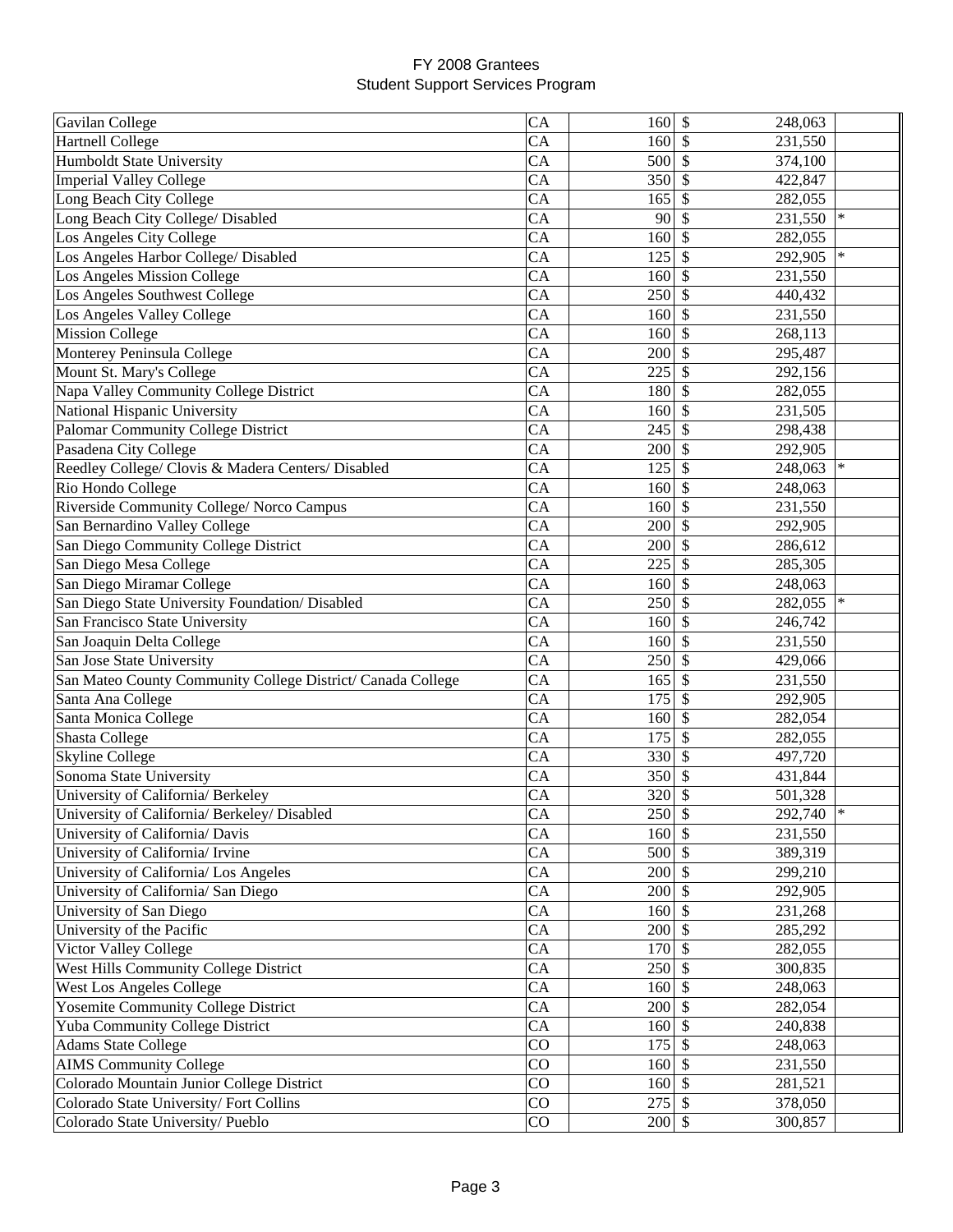| Community College of Denver                                       | CO            | 200               | \$<br>285,304            |
|-------------------------------------------------------------------|---------------|-------------------|--------------------------|
| Fort Lewis College                                                | CO            | 200               | \$<br>285,303            |
| <b>Lamar Community College</b>                                    | CO            | 160               | \$<br>254,650            |
| Metropolitan State College/ Denver                                | CO            | 200               | \$<br>285,305            |
| Northeastern Junior College                                       | CO            | 180               | \$<br>240,639            |
| <b>Pikes Peak Community College</b>                               | CO            | 160               | \$<br>231,550            |
| <b>Pueblo Community College</b>                                   | CO            | 220               | \$<br>322,920            |
| <b>Trinidad State Junior College</b>                              | CO            | 250               | \$<br>384,361            |
| University of Colorado/ Boulder                                   | CO            | 186               | \$<br>310,764            |
| University of Colorado/ Denver                                    | CO            | 165               | \$<br>233,459            |
| University of Northern Colorado                                   | CO            | 200               | $\mathcal{S}$<br>283,036 |
| Fairfield University                                              | <b>CT</b>     | 160               | \$<br>282,055            |
| Norwalk Community College                                         | <b>CT</b>     | 240               | \$<br>340,099            |
| University of Connecticut                                         | <b>CT</b>     | 225               | \$<br>292,902            |
| <b>Howard University</b>                                          | DC            | 225               | \$<br>367,845            |
| University of the District of Columbia                            | DC            | 350               | \$<br>536,469            |
| Delaware Technical & Community College/ Jack F. Owens Campus      | DE            | 265               | \$<br>292,905            |
| Delaware Technical & Community College/ Terry                     | DE            | 200               | \$<br>279,712            |
| University of Delaware                                            | DE            | 175               | \$<br>292,069            |
|                                                                   | FL            | 200               | \$                       |
| Bethune-Cookman College                                           |               |                   | 313,960                  |
| <b>Brevard Community College</b>                                  | FL            | 235               | \$<br>285,305<br>∗       |
| Broward Community College/ Disabled                               | FL            | 200               | \$<br>231,486            |
| Central Florida Community College                                 | FL            | 220               | \$<br>316,553            |
| Daytona Beach Community College                                   | FL            | 160               | \$<br>315,520            |
| <b>Edison College</b>                                             | FL            | 200               | \$<br>285,305            |
| <b>Edward Waters College</b>                                      | FL            | 160               | $\mathcal{S}$<br>231,550 |
| Florida A&M University                                            | FL            | 250               | \$<br>311,148            |
| Florida Gulf Coast University                                     | FL            | 160               | \$<br>248,063            |
| Florida Memorial College                                          | FL            | 207               | \$<br>300,942            |
| Florida State University                                          | FL            | 200               | \$<br>248,063            |
| <b>Gulf Coast Community College</b>                               | FL            | 175               | \$<br>248,839            |
| Hillsborough Community College                                    | FL            | 200               | \$<br>318,352            |
| <b>Indian River Community College</b>                             | FL            | 160               | \$<br>282,055            |
| Miami Dade College/ North Campus                                  | $\mathbf{FL}$ | 160               | \$<br>231,550            |
| North Florida Community College                                   | FL            | 200               | \$<br>269,297            |
| Palm Beach Comm. College/ South, Central, Eissey, Glades Campuses | FL            | 170               | \$<br>248,063            |
| Pensacola Junior College                                          | FL            | 225               | \$<br>319,162            |
| <b>Polk Community College</b>                                     | ${\rm FL}$    | $160 \text{ }$ \$ | 231,550                  |
| Santa Fe Community College/ Gainesville                           | ${\rm FL}$    | 200               | 282,055<br><sup>\$</sup> |
| St. Petersburg College                                            | ${\rm FL}$    | 160               | 282,055<br>S             |
| University of South Florida/Tampa                                 | ${\rm FL}$    | 220               | <sup>\$</sup><br>290,298 |
| University of West Florida                                        | ${\rm FL}$    | 200               | \$<br>292,758            |
| College of Micronesia/ FSM                                        | FM            | 160               | \$<br>248,063            |
| Abraham Baldwin Agricultural College                              | GA            | 195               | \$<br>288,453            |
| <b>Andrew College</b>                                             | GA            | 160               | \$<br>280,084            |
| <b>Coastal Georgia Community College</b>                          | GA            | $160 \text{ s}$   | 231,550                  |
| Georgia Perimeter College                                         | GA            | $160 \vert \$     | 248,063                  |
| Georgia Southwestern State University                             | GA            | 155               | \$<br>288,463            |
| Georgia State University                                          | GA            | 200               | \$<br>292,910            |
| Macon State College                                               | GA            | 180               | \$<br>292,905            |
| Morehouse College                                                 | GA            | 175               | \$<br>282,055            |
| Paine College                                                     | GA            | $130 \text{ }$ \$ | 240,428                  |
| Savannah State University                                         | GA            | $175$ \$          | 292,905                  |
|                                                                   |               |                   |                          |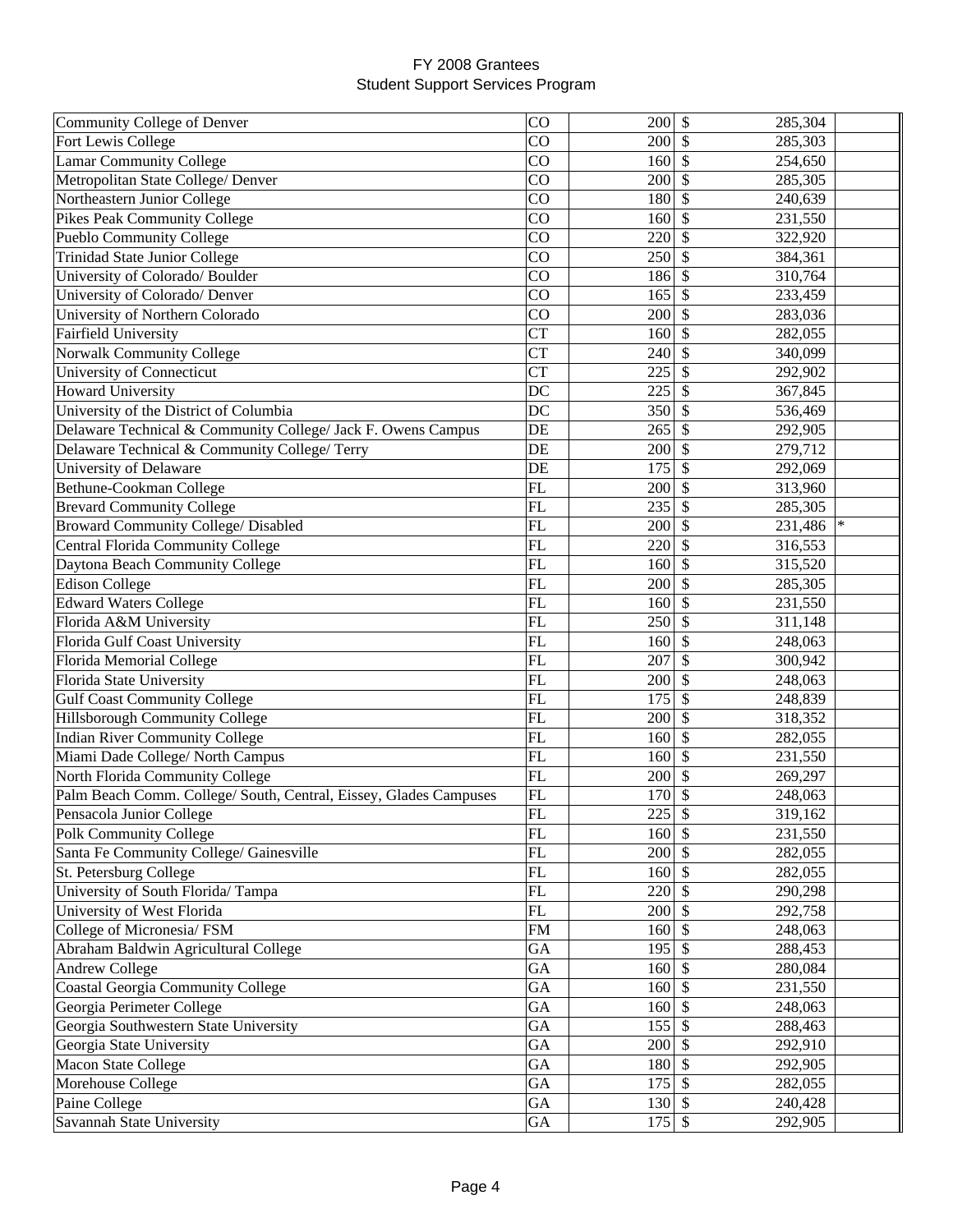| South Georgia College                             | GA       | 160               | \$<br>291,171                        |  |
|---------------------------------------------------|----------|-------------------|--------------------------------------|--|
| <b>Thomas University</b>                          | GA       | 175               | \$<br>292,902                        |  |
| <b>Guam Community College</b>                     | GU       | 175               | \$<br>292,905                        |  |
| University of Guam                                | GU       | 160               | \$<br>282,055                        |  |
| Chaminade University/Honolulu                     | HI       | 210               | \$<br>342,218                        |  |
| Honolulu Community College                        | HI       | 160               | \$<br>231,550                        |  |
| University of Hawaii/ Hilo                        | HI       | 206               | $\mathcal{S}$<br>292,539             |  |
| University of Hawaii/ Honolulu                    | HI       | 230               | $\mathcal{S}$<br>369,741             |  |
| University of Hawaii/ Kapiolani Community College | HI       | 206               | $\mathcal{S}$<br>322,975             |  |
| University of Hawaii/ Manoa Campus                | HI       | 265               | \$<br>383,269                        |  |
| University of Hawaii/ Maui Community College      | HI       | 160               | $\boldsymbol{\mathsf{S}}$<br>246,963 |  |
| <b>Briar Cliff University</b>                     | IA       | 200               | $\boldsymbol{\mathsf{S}}$<br>280,704 |  |
| <b>Central College</b>                            | IA       | 200               | $\boldsymbol{\mathsf{S}}$<br>285,305 |  |
| Coe College                                       | IA       | 210               | \$<br>285,305                        |  |
| Des Moines Area Community College                 | IA       | 200               | \$<br>329,705                        |  |
| Eastern Iowa Community College District           | IA       | 190               | $\mathcal{S}$<br>279,957             |  |
| <b>Graceland University</b>                       | IA       | 180               | \$<br>292,905                        |  |
| Hawkeye Community College                         | IA       | 160               | \$<br>248,063                        |  |
| <b>Indian Hills Community Colleges</b>            | IA       | 225               | \$<br>284,917                        |  |
|                                                   | IA       | 175               | \$                                   |  |
| <b>Iowa Central Community College</b>             | IA       | 200               | 248,063<br>282,034                   |  |
| <b>Iowa Lakes Community College</b>               |          |                   | \$                                   |  |
| Iowa State University                             | IA       | 250               | \$<br>332,553                        |  |
| <b>Iowa Western Community College</b>             | IA       | 175               | \$<br>284,852                        |  |
| Kirkwood Community College                        | IA       | 175               | $\mathcal{S}$<br>285,305             |  |
| Luther College                                    | IA       | 160               | \$<br>285,305                        |  |
| North Iowa Area Community College                 | IA       | 200               | \$<br>292,905                        |  |
| Northeast Iowa Community College                  | IA       | 160               | $\boldsymbol{\mathsf{S}}$<br>231,550 |  |
| Northwest Iowa Community College                  | IA       | 160               | $\boldsymbol{\mathsf{S}}$<br>242,111 |  |
| Simpson College                                   | IA       | 160               | $\boldsymbol{\mathsf{S}}$<br>231,550 |  |
| Southeastern Community College/ Combination       | IA       | 250               | $\boldsymbol{\mathsf{S}}$<br>356,344 |  |
| Southwestern Community College                    | IA       | 180               | \$<br>263,066                        |  |
| University of Iowa                                | IA       | 350               | \$<br>348,082                        |  |
| University of Northern Iowa                       | IA       | 200               | \$<br>313,522                        |  |
| Western Iowa Tech Community College               | IA       | 175               | \$<br>282,036                        |  |
| <b>Boise State University</b>                     | ID       | 180               | \$<br>335,237                        |  |
| Idaho State University                            | ID       | 250               | \$<br>295,498                        |  |
| Lewis-Clark State College                         | ID       | $160 \,$ \$       | 326,284                              |  |
| North Idaho College                               | ID       | $160 \, \text{S}$ | 248,063                              |  |
| University of Idaho                               | ID       | 200               | $\mathbb{S}$<br>325,889              |  |
| <b>Black Hawk College</b>                         | $\rm IL$ | 225               | \$<br>323,385                        |  |
| Chicago State University                          | $\rm IL$ | 250               | \$<br>293,295                        |  |
| Columbia College Chicago                          | $\rm IL$ | 160               | \$<br>282,055                        |  |
| Danville Area Community College                   | $\rm IL$ | 160               | $\mathcal{S}$<br>282,055             |  |
| DePaul University                                 | $\rm IL$ | $200 \, \text{S}$ | 282,055                              |  |
| Eastern Illinois University                       | IL       | 175               | $\mathcal{S}$<br>246,526             |  |
| <b>Elgin Community College</b>                    | IL       | $350$ \$          | 422,234                              |  |
| Governors State University                        | $\rm IL$ | 160               | $\mathcal{S}$<br>255,321             |  |
| Harry S. Truman College                           | $\rm IL$ | 160               | $\mathcal{S}$<br>231,205             |  |
| <b>Heartland Community College</b>                | $\rm IL$ | 170               | $\mathcal{S}$<br>231,550             |  |
| <b>Highland Community College</b>                 | $\rm IL$ | 275               | \$<br>289,988                        |  |
| Illinois Central College                          | $\rm IL$ | 250               | \$<br>316,496                        |  |
| <b>Illinois Eastern Community Colleges</b>        | $\rm IL$ | $190 \, \text{S}$ | 292,905                              |  |
| Illinois State University                         | $\rm IL$ | $225$ \$          | 260,464                              |  |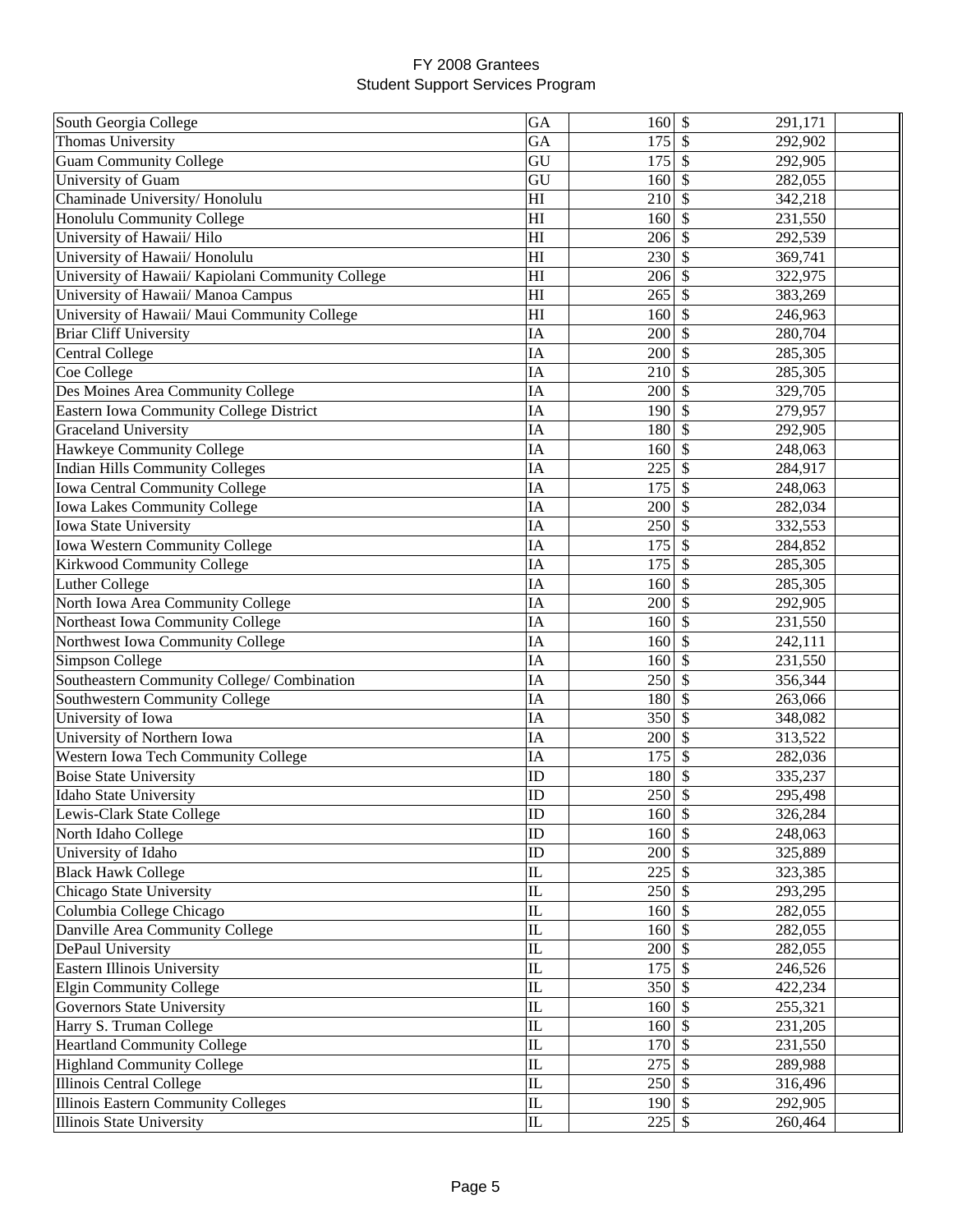| Illinois Valley Community College               | $\mathbf{L}$             | 160               | \$<br>121,196                        |  |
|-------------------------------------------------|--------------------------|-------------------|--------------------------------------|--|
| John A. Logan College                           | IL                       | 200               | 274,431<br>S                         |  |
| John Wood Community College                     | IL                       | 160               | \$<br>315,806                        |  |
| Joliet Junior College                           | IL                       | 200               | \$<br>379,092                        |  |
| Kankakee Community College                      | IL                       | 150               | \$<br>282,055                        |  |
| Knox College                                    | ${\rm IL}$               | 160               | \$<br>303,317                        |  |
| Lake Land College                               | ${\rm IL}$               | 160               | \$<br>231,550                        |  |
| Lewis-Clark Community College                   | IL                       | 225               | \$<br>286,186                        |  |
| Malcolm X College                               | IL                       | 160               | \$<br>231,456                        |  |
| Moraine Valley Community College                | ${\rm IL}$               | 160               | $\mathcal{S}$<br>248,063             |  |
| Northern Illinois University                    | IL                       | 300               | \$<br>350,348                        |  |
| <b>Oakton Community College</b>                 | IL                       | 215               | $\mathcal{S}$<br>293,377             |  |
| Olive-Harvey College                            | IL                       | 200               | \$<br>214,688                        |  |
| Parkland College                                | IL                       | 180               | \$<br>282,055                        |  |
| Rend Lake College                               | IL                       | 160               | $\boldsymbol{\mathsf{S}}$<br>267,668 |  |
| Richard J. Daley College                        | IL                       | 185               | $\mathcal{S}$<br>248,063             |  |
| <b>Richland Community College</b>               | $\mathbf{L}$             | 160               | \$<br>281,892                        |  |
| <b>Robert Morris College</b>                    | IL                       | 175               | \$<br>282,055                        |  |
| Roosevelt University                            | IL                       | 260               | \$<br>355,479                        |  |
| Saint Xavier University                         | IL                       | 204               | \$<br>292,905                        |  |
| Sauk Valley Community College                   | IL                       | 200               | \$<br>260,461                        |  |
| <b>Shawnee Community College</b>                | IL                       | 160               | \$<br>285,305                        |  |
| Southeastern Illinois College                   | ${\rm IL}$               | 165               | \$<br>286,856                        |  |
| Southern Illinois University                    | IL                       | 160               | \$<br>282,055                        |  |
| Southwestern Illinois College/ Granite City     | IL                       | 160               | \$<br>243,095                        |  |
| St. Augustine College                           | IL                       | 200               | \$<br>276,222                        |  |
| University of Illinois                          | IL                       | 160               | $\mathcal{S}$<br>288,708             |  |
| University of Illinois/ Champaign               | IL                       | 180               | \$<br>285,305                        |  |
| <b>Wabaunsee Community College</b>              | IL                       | 200               | $\mathcal{S}$<br>256,143             |  |
| Wilbur Wright College                           | IL                       | 160               | $\boldsymbol{\mathsf{S}}$<br>231,550 |  |
| Indiana Institute of Technology                 | IN                       | 110               | $\mathcal{S}$<br>236,851             |  |
| <b>Indiana State University</b>                 | IN                       | 300               | $\mathcal{S}$<br>321,098             |  |
| Indiana University/ Bloomington Campus          | IN                       | 625               | $\boldsymbol{\mathsf{S}}$<br>445,492 |  |
| Indiana University/East                         | IN                       | 200               | \$<br>269,980                        |  |
| Indiana University/Indianapolis                 | IN                       | 300               | $\mathcal{S}$<br>272,140             |  |
| Indiana University/Northwest                    | IN                       | 300               | \$<br>299,660                        |  |
| Indiana Wesleyan University/ Alders gate Center | $\overline{IN}$          | $160$ \$          | 280,275                              |  |
| Ivy Tech State College/ Indianapolis            | IN                       | $160 \, \text{S}$ | 231,550                              |  |
| Ivy Tech State College/ Region 3                | IN                       | 160S              | 231,550                              |  |
| Ivy Tech State College/ Region 6                | $\ensuremath{\text{IN}}$ | 160               | $\mathbb{S}$<br>247,485              |  |
| Oakland City University                         | $\ensuremath{\text{IN}}$ | 225               | 263,530<br>\$.                       |  |
| Purdue University                               | IN                       | 350               | $\mathbb{S}$<br>366,968              |  |
| Purdue University/ North Central                | IN                       | 195               | \$<br>290,468                        |  |
| Purdue University/ West Lafayette               | IN                       | 330               | \$<br>369,029                        |  |
| Vincennes University                            | $\ensuremath{\text{IN}}$ | 255               | \$<br>337,304                        |  |
| <b>Barton County Community College</b>          | <b>KS</b>                | 200               | \$<br>309,343                        |  |
| Cloud County Community College                  | KS                       | 160               | $\mathcal{S}$<br>231,550             |  |
| Colby Community College                         | <b>KS</b>                | 200               | $\mathcal{S}$<br>231,550             |  |
| <b>Cowley County Community College</b>          | <b>KS</b>                | 160               | $\mathcal{S}$<br>282,055             |  |
| <b>Donnelly College</b>                         | KS                       | 240               | \$<br>265,259                        |  |
| Emporia State University                        | KS                       | 165               | $\boldsymbol{\mathsf{S}}$<br>285,304 |  |
| Fort Scott Community College                    | $\mathbf{K}\mathbf{S}$   | 200               | $\mathbb{S}$<br>248,916              |  |
| Garden City Community College                   | $\mathbf{K}\mathbf{S}$   | $200 \, \text{S}$ | 285,305                              |  |
|                                                 |                          |                   |                                      |  |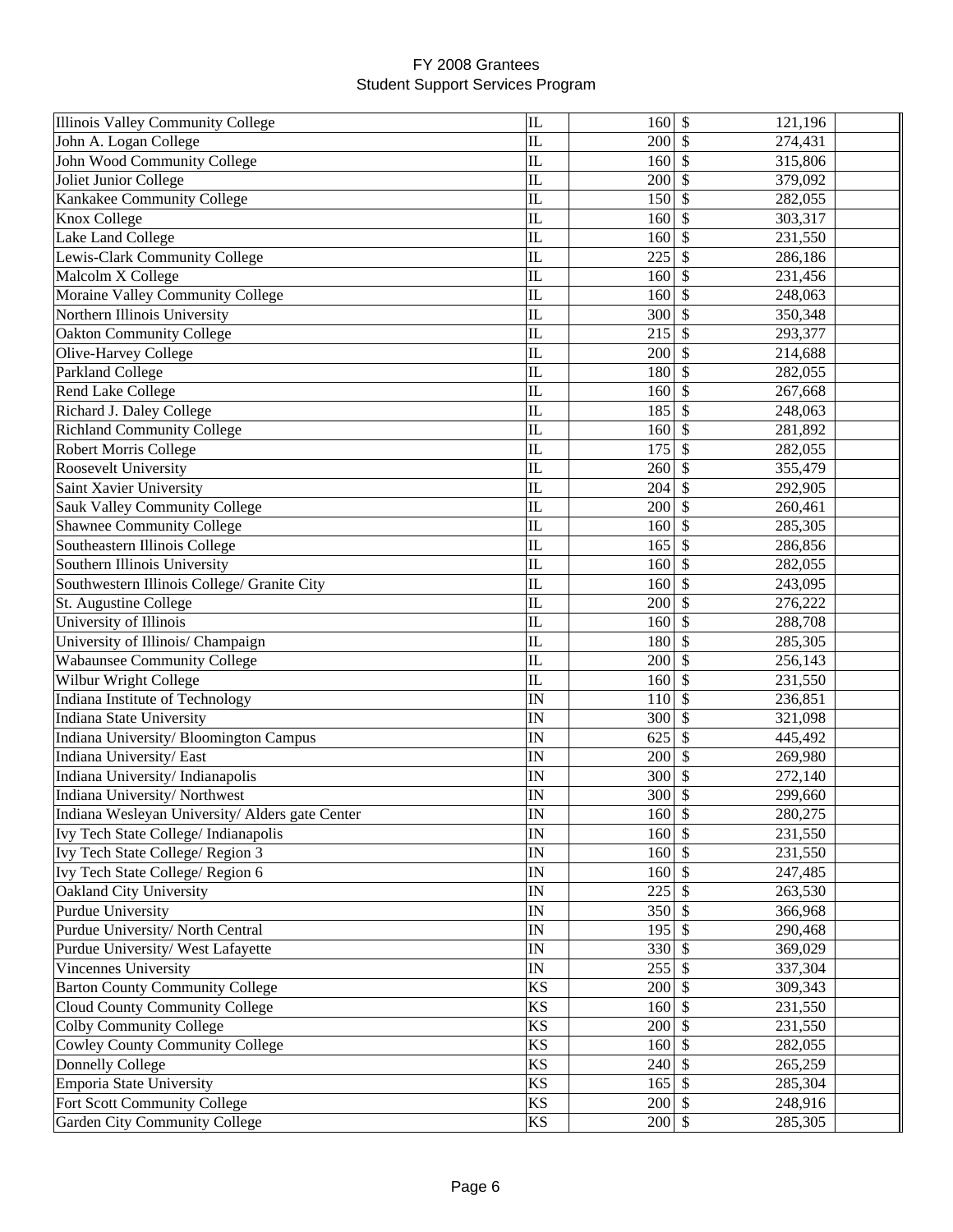| Haskell Indian Nations University             | KS         | 175               | $\mathcal{S}$<br>248,063 |        |
|-----------------------------------------------|------------|-------------------|--------------------------|--------|
| <b>Hutchinson Community College</b>           | <b>KS</b>  | $350$ \$          | 403,582                  |        |
| <b>Independent Community College</b>          | <b>KS</b>  | $213$ \$          | 289,264                  |        |
| Kansas State University/ Manhattan            | <b>KS</b>  | 300               | $\mathcal{S}$<br>289,134 |        |
| Kansas State University/ Salina               | <b>KS</b>  | 160               | $\mathbb{S}$<br>222,581  |        |
| Labette Community College                     | <b>KS</b>  | 215               | 305,486<br>-S            |        |
| <b>Neosho County Community College</b>        | <b>KS</b>  | 160               | -\$<br>279,501           |        |
| <b>Seward County Community College</b>        | <b>KS</b>  | 160               | <sup>\$</sup><br>231,550 |        |
| University of Kansas                          | <b>KS</b>  | 250               | <sup>\$</sup><br>286,243 |        |
| Wichita State University                      | <b>KS</b>  | 250               | $\mathcal{S}$<br>417,257 |        |
| Wichita State University/ Disabled            | <b>KS</b>  | 115               | $\mathcal{S}$<br>248,063 |        |
| Ashland Community & Technical College         | KY         | 175               | \$<br>285,305            |        |
| <b>Brescia University</b>                     | KY         | 160               | $\mathcal{S}$<br>273,781 |        |
| Eastern Kentucky University                   | KY         | 206               | $\mathcal{S}$<br>338,199 |        |
| Elizabethtown Community & Technical College   | KY         | 181               | $\mathcal{S}$<br>261,834 |        |
| Gateway Community and Technical College       | KY         | 200               | $\mathcal{S}$<br>231,546 |        |
| Hazard Community & Technical College          | KY         | 200               | $\mathcal{S}$<br>325,019 |        |
| <b>Hopkinsville Community College</b>         | KY         | 206               | $\mathcal{S}$<br>284,838 |        |
| Jefferson Community College District          | KY         | 200               | 279,886<br>-\$           |        |
| Madisonville Community College                | KY         | 170               | $\mathcal{S}$            |        |
| Maysville Community and Technical College     | KY         |                   | 281,020<br>$\mathcal{S}$ |        |
|                                               |            | 160<br>221        | 231,550                  |        |
| Morehead State University                     | KY         |                   | \$<br>330,951            |        |
| Murray State University                       | KY         | 186 \$            | 265,319                  |        |
| Northern Kentucky University                  | KY         | 232               | <sup>\$</sup><br>341,134 |        |
| Pikeville College                             | KY         | 160               | -\$<br>248,063           |        |
| <b>Southeast Community College</b>            | KY         | 140               | $\mathcal{S}$<br>284,487 |        |
| <b>Union Colleges</b>                         | KY         | 175               | $\mathcal{S}$<br>292,905 |        |
| University of Kentucky                        | KY         | 160               | $\mathcal{S}$<br>284,207 |        |
| West Kentucky Community and Technical College | KY         | 206               | $\mathcal{S}$<br>250,904 |        |
| Western Kentucky University                   | KY         | 225               | $\mathbb{S}$<br>292,905  |        |
| <b>Dillard University</b>                     | LA         | $300 \text{ }$ \$ | 395,069                  |        |
| <b>Grambling State University</b>             | LA         | 244               | $\mathcal{S}$<br>352,939 |        |
| Louisiana State University and A&M College    | LA         | 280               | $\mathcal{S}$<br>337,622 |        |
| Louisiana State University/ Eunice            | LA         | 400               | $\mathcal{S}$<br>454,869 |        |
| Northwestern State University                 | ${\rm LA}$ | 360               | $\mathcal{S}$<br>404,959 |        |
| Southeastern Louisiana University             | LA         | 250               | $\mathcal{S}$<br>337,501 |        |
| Southern University/New Orleans               | LA         | $300 \, \text{s}$ |                          |        |
| Southern University/ Shreveport               | LA         | $250 \text{ }$ \$ | 366,698                  |        |
| University of Louisiana/ Lafayette            | LA         | $400 \,$ \$       | 620,730                  |        |
| University of New Orleans                     | LA         | 200               | 272,464<br>-S            |        |
| American International College                | MA         | 160               | -\$<br>231,483           |        |
| <b>Berkshire Community College</b>            | MA         | 160               | $\mathcal{S}$<br>248,063 |        |
| <b>Boston College</b>                         | MA         | $200 \, \text{S}$ | 285,041                  |        |
| <b>Brandeis University</b>                    | MA         | $135$ \$          | 292,907                  |        |
| <b>Bristol Community College</b>              | MA         | 400               | $\mathcal{S}$<br>473,493 |        |
| <b>Bunker Hill Community College</b>          | MA         | 175               | $\mathcal{S}$<br>285,040 |        |
| Cape Cod Community College                    | MA         | 175               | $\mathcal{S}$<br>280,930 |        |
| <b>Fitchburg State College</b>                | MA         | $160 \,$ \$       | 246,520                  |        |
| Holyoke Community College                     | MA         | $215$ \$          | 342,489                  |        |
| Massachusetts College of Liberal Arts         | MA         | 200               | $\mathcal{S}$<br>282,055 |        |
| <b>Massasoit Community College</b>            | MA         | $155$ \$          | 282,054                  |        |
| Middlesex Community College                   | MA         | $200 \text{ }$ \$ | 311,930                  |        |
| Middlesex Community College/ Disabled         | MA         | $100 \,$ \$       | 240,857                  | $\ast$ |
|                                               |            |                   |                          |        |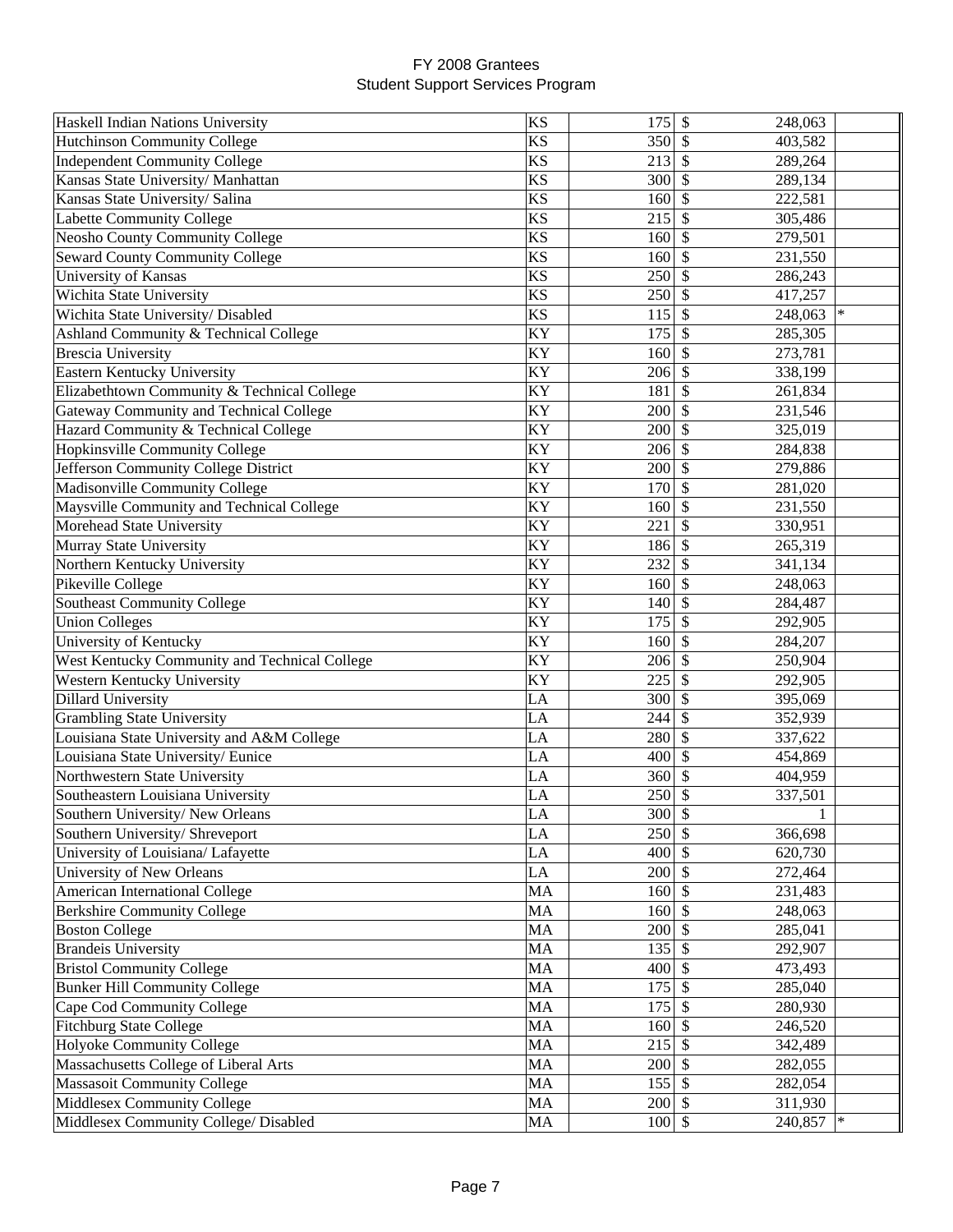| Mount Ida College                                  | MA                     | 140               | $\boldsymbol{\mathsf{S}}$<br>248,042 |  |
|----------------------------------------------------|------------------------|-------------------|--------------------------------------|--|
| Mount Wachusett Community College                  | MA                     | 200               | 379,217<br><sup>\$</sup>             |  |
| North Shore Community College                      | MA                     | 350               | $\mathbb{S}$<br>478,650              |  |
| Northern Essex Community College                   | MA                     | 250               | \$<br>366,668                        |  |
| <b>Salem State College</b>                         | MA                     | 325               | \$<br>452,091                        |  |
| Springfield Technical Community College            | MA                     | 240               | \$<br>271,210                        |  |
| University of Massachusetts/ Boston                | MA                     | 500               | \$<br>429,203                        |  |
| University of Massachusetts/ Dartmouth             | MA                     | 270               | $\mathcal{S}$<br>391,752             |  |
| <b>Westfield State College</b>                     | MA                     | 160               | \$<br>265,444                        |  |
| <b>Baltimore City Community College</b>            | <b>MD</b>              | 230               | \$<br>336,097                        |  |
| <b>Bowie State University</b>                      | <b>MD</b>              | 200               | $\boldsymbol{\mathsf{S}}$<br>300,067 |  |
| Chesapeake College                                 | <b>MD</b>              | 215               | $\mathcal{S}$<br>321,471             |  |
| Community College of Baltimore County/ Catonsville | <b>MD</b>              | 200               | $\mathcal{S}$<br>293,209             |  |
| Community College of Baltimore County/ Essex       | <b>MD</b>              | 185               | \$<br>283,089                        |  |
| Coppin State University                            | <b>MD</b>              | 160               | \$<br>284,978                        |  |
| Frostburg State University                         | <b>MD</b>              | 275               | \$<br>333,574                        |  |
| <b>Howard Community College</b>                    | <b>MD</b>              | 225               | \$<br>342,835                        |  |
| Montgomery College                                 | <b>MD</b>              | 160               | \$<br>231,550                        |  |
| Prince George's Community College                  | <b>MD</b>              | 275               | \$<br>356,368                        |  |
| University of Maryland/ Baltimore County           | <b>MD</b>              | 270               | \$<br>372,685                        |  |
| University of Maryland/ College Park               | <b>MD</b>              | 350               | \$<br>396,447                        |  |
| University of Maryland/Eastern Shore               | <b>MD</b>              | 230               | \$<br>265,817                        |  |
| <b>Central Maine Community College</b>             | <b>ME</b>              | 175               | \$<br>282,055                        |  |
| Kennebec Valley Community College                  | <b>ME</b>              | 180               | \$<br>285,305                        |  |
| Northern Maine Community College                   | <b>ME</b>              | 175               | \$<br>248,063                        |  |
| University of Maine/ Augusta                       | <b>ME</b>              | 360               | $\mathcal{S}$<br>485,619             |  |
| University of Maine/ Farmington                    | <b>ME</b>              | 180               | $\mathcal{S}$<br>285,304             |  |
| University of Maine/ Fort Kent                     | <b>ME</b>              | 160               | $\mathcal{S}$<br>288,738             |  |
| University of Maine/ Orono                         | <b>ME</b>              | 400               | $\mathcal{S}$<br>562,311             |  |
| University of Maine/ Presque Isle                  | <b>ME</b>              | 180               | $\mathcal{S}$<br>301,938             |  |
| <b>Washington County Community College</b>         | <b>ME</b>              | 160               | $\mathcal{S}$<br>248,063             |  |
| <b>York County Community College</b>               | <b>ME</b>              | 175               | $\mathcal{S}$<br>231,550             |  |
| <b>Adrian College</b>                              | MI                     | 160               | \$<br>285,305                        |  |
| <b>Alpena Community College</b>                    | MI                     | 175               | \$<br>269,130                        |  |
| <b>Aquinas College</b>                             | MI                     | 160               | \$<br>239,108                        |  |
| Bay De Ngoc Community College                      | MI                     | 160               | \$<br>292,928                        |  |
| <b>Bay Mills Community College</b>                 | MI                     | $170 \text{ }$ \$ | 248,063                              |  |
| Finlandia University                               | MI                     | 180 \$            | 287,153                              |  |
| Gogebic Community College                          | $\mathbf{M}\mathbf{I}$ | 125               | $\mathbb{S}$<br>248,063              |  |
| <b>Grand Rapids Community College</b>              | MI                     | 250S              | 388,314                              |  |
| <b>Grand Valley State University</b>               | MI                     | 215               | \$<br>313,279                        |  |
| Kellogg Community College                          | MI                     | 250               | \$<br>353,509                        |  |
| Lake Michigan College                              | MI                     | 200               | \$<br>282,033                        |  |
| <b>Lansing Community College</b>                   | MI                     | 200               | $\mathcal{S}$<br>282,055             |  |
| Madonna University                                 | MI                     | $200 \, \text{S}$ | 257,433                              |  |
| Marygrove College                                  | MI                     | 200               | $\mathcal{S}$<br>281,983             |  |
| Michigan State University                          | MI                     | 600               | \$<br>660,857                        |  |
| Mott Community College                             | MI                     | 200               | $\mathcal{S}$<br>372,601             |  |
| Northern Michigan University                       | MI                     | 210               | -\$<br>300,834                       |  |
| Siena Heights University                           | MI                     | 160               | $\mathcal{S}$<br>284,769             |  |
| Southwestern Michigan College                      | MI                     | 225               | $\mathcal{S}$<br>292,542             |  |
| Wayne County Community College District            | MI                     | $350$ \$          | 572,556                              |  |
|                                                    |                        |                   |                                      |  |
| Wayne State University                             | MI                     | $300 \, \text{S}$ | 493,143                              |  |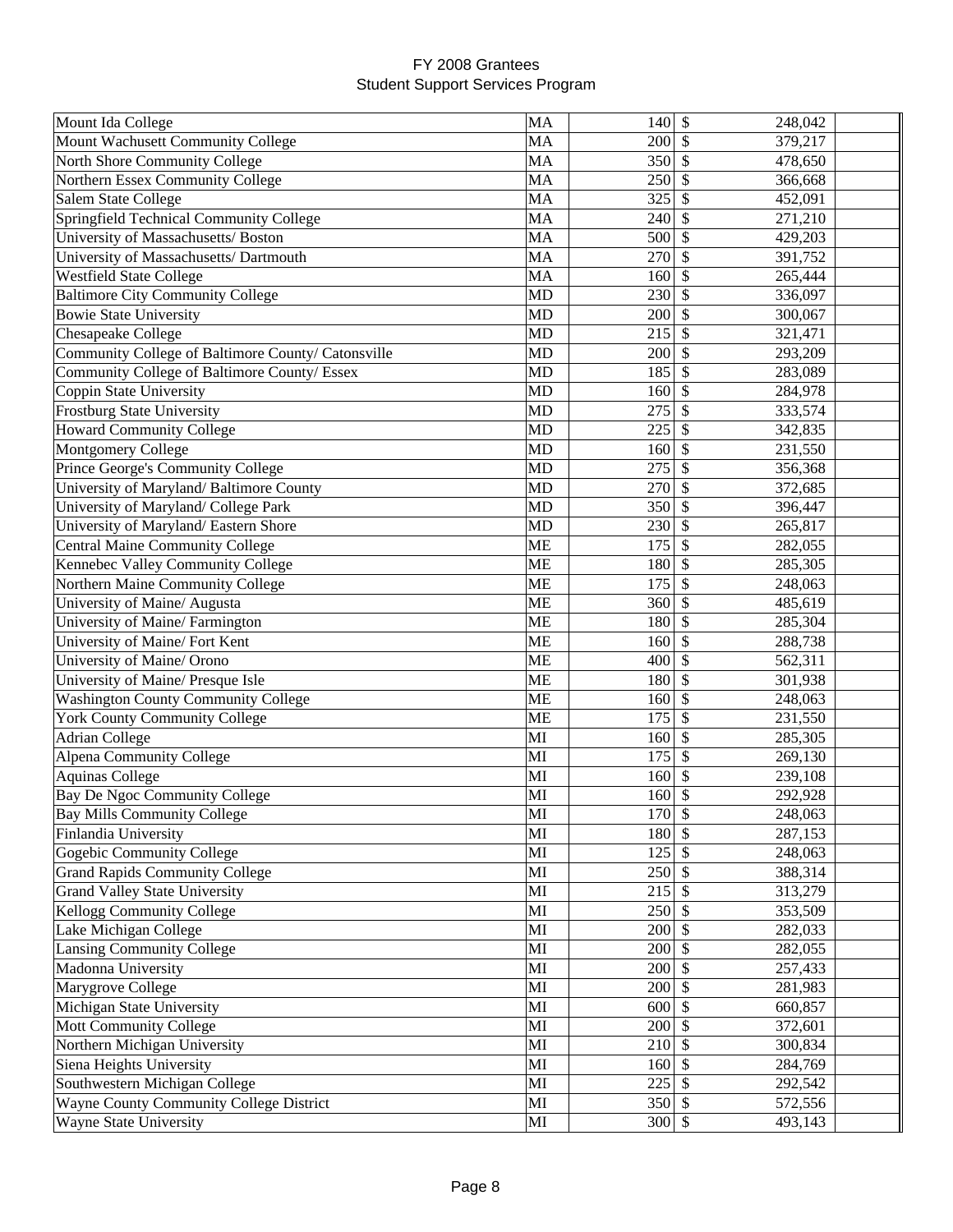| Western Michigan University                    | MI             | $210 \,$ \$       | 285,305                  |  |
|------------------------------------------------|----------------|-------------------|--------------------------|--|
| <b>Anoka-Ramsey Community College</b>          | <b>MN</b>      | 175               | \$<br>292,905            |  |
| <b>Arrowhead Community Colleges</b>            | <b>MN</b>      | 1000              | \$<br>1,389,934          |  |
| <b>Augsburg College</b>                        | <b>MN</b>      | 160               | \$<br>248,063            |  |
| Bemidji State University                       | <b>MN</b>      | 350               | \$<br>431,706            |  |
| <b>Carleton College</b>                        | <b>MN</b>      | 100               | \$<br>244,717            |  |
| Central Lakes College                          | <b>MN</b>      | 180               | \$<br>248,063            |  |
| Century Community & Technical College          | <b>MN</b>      | 200               | \$<br>324,258            |  |
| College of St. Scholastica                     | <b>MN</b>      | 175               | $\mathcal{S}$<br>285,306 |  |
| Dakota County Technical College                | MN             | 160               | \$<br>248,063            |  |
| Fond Du Lac Tribal & Community College         | MN             | 175               | \$<br>285,305            |  |
| Lake Superior Colleges                         | <b>MN</b>      | 210               | \$<br>292,905            |  |
| Leech Lake Tribal College                      | <b>MN</b>      | 160               | \$<br>248,063            |  |
| Metropolitan State University                  | <b>MN</b>      | 160               | \$<br>248,063            |  |
| Minneapolis Community & Technical College      | <b>MN</b>      | 225               | \$<br>340,737            |  |
| Minnesota State University                     | <b>MN</b>      | 175               | \$<br>322,649            |  |
| Normandale Community College                   | <b>MN</b>      | 225               | \$<br>290,968            |  |
| North Hennepin Community College               | <b>MN</b>      | 230               | \$<br>358,055            |  |
| Ridgewater College                             | <b>MN</b>      | 175               | \$<br>230,682            |  |
| Rochester Community and Technical College      | <b>MN</b>      | 250               | \$<br>380,123            |  |
| Southwest Minnesota State University           | <b>MN</b>      | 210               | \$<br>285,975            |  |
| St. Cloud Technical College                    | MN             | 160               | \$<br>257,584            |  |
| St. Olaf College                               | MN             | 160               | \$<br>248,063            |  |
| University of Minnesota/ Crookston             | <b>MN</b>      | 160               | \$<br>289,199            |  |
| University of Minnesota/ Minneapolis           | <b>MN</b>      | 210               | \$<br>333,085            |  |
| Winona State University                        | <b>MN</b>      | 225               | \$<br>292,831            |  |
| Central Missouri State University              | <b>MO</b>      | 200               | \$<br>305,109            |  |
| Columbia College                               | <b>MO</b>      | 160               | \$<br>231,550            |  |
| Crowder College                                | <b>MO</b>      | 175               | \$<br>285,305            |  |
| Harris-Stowe State College                     | <b>MO</b>      | 200               | $\mathcal{S}$<br>285,304 |  |
| Junior College District of Jefferson County    | <b>MO</b>      | $160 \, \text{S}$ | 257,584                  |  |
| <b>Lincoln University</b>                      | <b>MO</b>      | 250               | \$<br>332,717            |  |
| Mineral Area College                           | <b>MO</b>      | 200               | \$<br>282,055            |  |
| Missouri Southern State University             | M <sub>O</sub> | 170               | \$<br>248,043            |  |
| Missouri State University/ Springfield         | <b>MO</b>      | 180               | \$<br>280,950            |  |
| North Central Missouri College                 | <b>MO</b>      | 160               | \$<br>248,063            |  |
| Northwest Missouri State University            | МO             | 180 \$            | 292,905                  |  |
| Penn Valley Community College                  | <b>MO</b>      | 250S              | 365,265                  |  |
| <b>Ranken Technical College</b>                | <b>MO</b>      | 160               | 231,550<br><b>S</b>      |  |
| Saint Louis University                         | MO             | 175               | \$<br>285,303            |  |
| Southeast Missouri State University            | MO             | 200               | \$<br>318,172            |  |
| St. Louis Community College/ Florissant Valley | MO             | 160               | \$<br>231,550            |  |
| <b>State Fair Community College</b>            | MO             | 160               | \$<br>247,336            |  |
| Three Rivers Community College                 | MO             | 250               | $\mathcal{S}$<br>289,740 |  |
| University of Missouri/ Columbia               | <b>MO</b>      | 650               | $\mathcal{S}$<br>608,675 |  |
| University of Missouri/ St. Louis/ Disabled    | MO             | 125               | $\mathcal{S}$<br>246,526 |  |
| Washington University/ St. Louis               | MO             | $200 \text{ }$ \$ | 342,171                  |  |
| Northern Marianas College                      | MP             | 180 \$            | 248,063                  |  |
| <b>Alcorn State University</b>                 | MS             | $200 \, \text{S}$ | 330,209                  |  |
| Copiah-Lincoln Community College               | $\rm MS$       | $160 \, \text{S}$ | 285,305                  |  |
| East Mississippi Community College             | $\rm MS$       | $160 \vert \$     | 231,550                  |  |
| <b>Hinds Community College</b>                 | MS             | 175               | $\mathcal{S}$<br>285,305 |  |
| Holmes Community College                       | <b>MS</b>      | $200 \text{ }$ \$ | 283,887                  |  |
|                                                |                |                   |                          |  |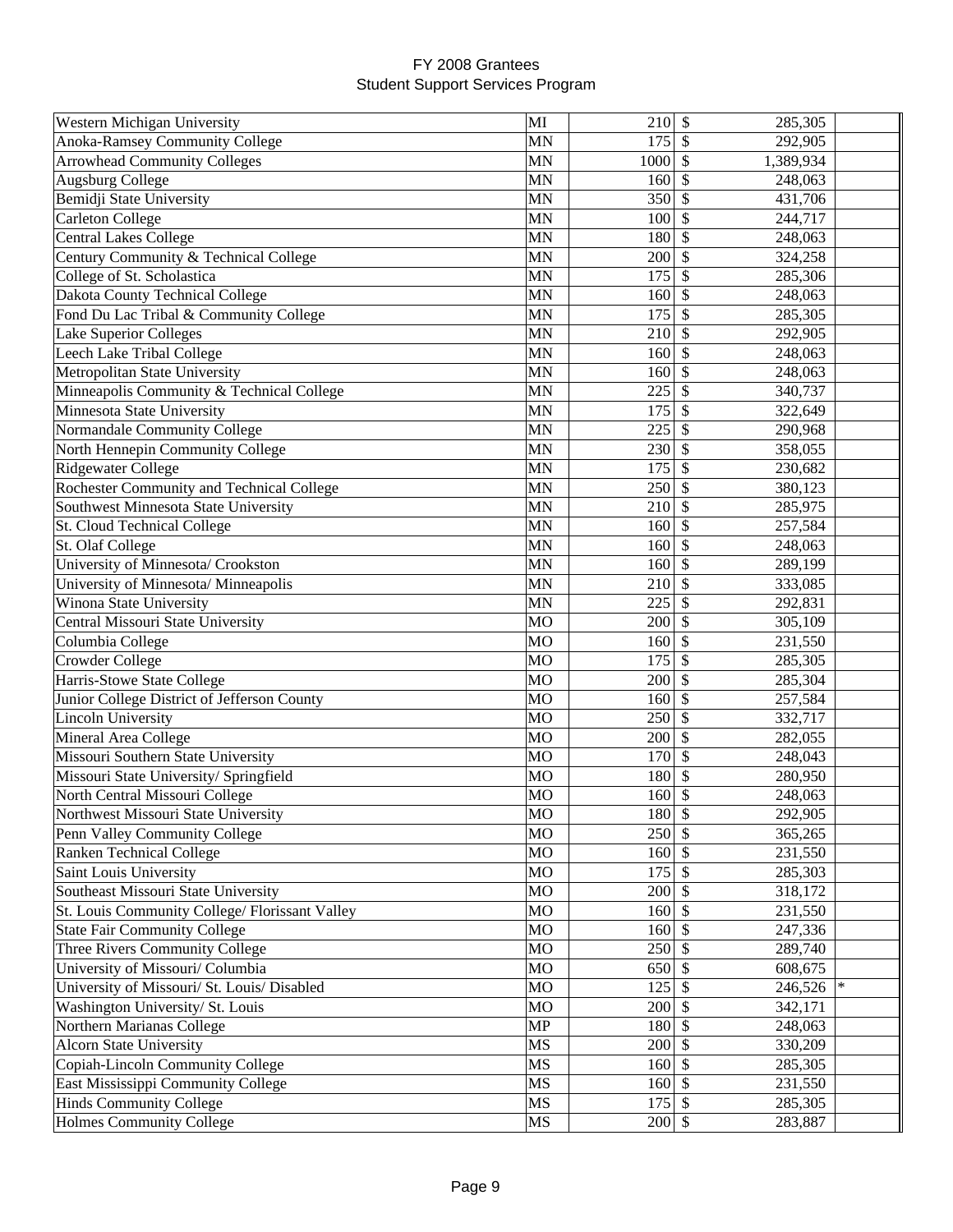| Mississippi State University                     | MS                     | 160               | $\sqrt[6]{\frac{1}{2}}$<br>246,526   |  |
|--------------------------------------------------|------------------------|-------------------|--------------------------------------|--|
| Mississippi Valley State University              | MS                     | 182               | 257,517<br><sup>\$</sup>             |  |
| Northeast Mississippi Community College          | MS                     | 160               | $\mathcal{S}$<br>231,550             |  |
| Northwest Mississippi Community College          | MS                     | 160               | \$<br>281,600                        |  |
| Pearl River Community College                    | <b>MS</b>              | 160               | \$<br>313,922                        |  |
| <b>Rust College</b>                              | MS                     | 200               | \$<br>281,495                        |  |
| Tougaloo College                                 | MS                     | 160               | \$<br>312,895                        |  |
| University of Southern Mississippi               | <b>MS</b>              | 185               | \$<br>257,584                        |  |
| William Carey College                            | <b>MS</b>              | 150               | \$<br>224,981                        |  |
| <b>Blackfeet Community College</b>               | MT                     | 170               | $\mathcal{S}$<br>301,156             |  |
| Dawson Community College                         | MT                     | 130               | $\mathcal{S}$<br>273,467             |  |
| <b>Flathead Valley Community College</b>         | MT                     | 350               | \$<br>323,863                        |  |
| Fort Belknap College                             | MT                     | 110               | \$<br>282,055                        |  |
| Fort Peck Community College                      | MT                     | 175               | $\mathcal{S}$<br>290,568             |  |
| Little Big Horn College                          | MT                     | 160               | \$<br>231,550                        |  |
| Montana State University/ Billings               | MT                     | 250               | \$<br>305,308                        |  |
| Montana State University/Bozeman                 | MT                     | 300               | \$<br>393,428                        |  |
| Montana State University/Northern                | MT                     | 240               | \$<br>255,572                        |  |
| <b>Rocky Mountain College</b>                    | MT                     | 250               | \$<br>291,529                        |  |
| Salish Kootenai College                          | MT                     | 230               | \$<br>292,490                        |  |
| University of Great Falls                        | MT                     | 230               | \$<br>289,182                        |  |
| University of Montana/ Missoula                  | MT                     | 375               | <sup>\$</sup><br>408,496             |  |
| University of Montana/ Western                   | MT                     | 160               | \$<br>248,063                        |  |
| Appalachian State University                     | N <sub>C</sub>         | 200               | \$<br>285,144                        |  |
| <b>Beaufort County Community College</b>         | N <sub>C</sub>         | 175               | $\mathcal{S}$<br>339,683             |  |
| Caldwell Community College & Technical Institute | NC                     | 200               | \$<br>290,916                        |  |
| <b>Carteret Community College</b>                | N <sub>C</sub>         | 160               | \$<br>248,063                        |  |
| Central Piedmont Community College               | N <sub>C</sub>         | 175               | \$<br>265,365                        |  |
| College of the Albemarle                         | N <sub>C</sub>         | 250               | \$<br>306,247                        |  |
| Davidson County Community College                | N <sub>C</sub>         | 160               | $\mathcal{S}$<br>248,063             |  |
| Elizabeth City State University                  | $\overline{\text{NC}}$ | 175               | $\mathcal{S}$<br>311,260             |  |
| Fayetteville State University                    | N <sub>C</sub>         | 200               | $\mathcal{S}$<br>337,308             |  |
| Halifax Community College                        | N <sub>C</sub>         | 250               | $\mathcal{S}$<br>330,060             |  |
| <b>James Sprunt Community College</b>            | N <sub>C</sub>         | 210               | $\sqrt[6]{\frac{1}{2}}$<br>337,112   |  |
| Johnson C. Smith University                      | NC                     | 175               | \$<br>282,055                        |  |
| <b>Johnston Community College</b>                | N <sub>C</sub>         | 160               | \$<br>231,550                        |  |
| Livingstone College                              | NC                     | $225 \, \text{S}$ | 292,905                              |  |
| Mars Hill College                                | N <sub>C</sub>         | $160 \text{ }$ \$ | 282,055                              |  |
| <b>Mayland Community College</b>                 | NC                     | $160 \text{ }$ \$ | 295,563                              |  |
| <b>Nash Community College</b>                    | NC                     | 160               | 260,265<br><sup>\$</sup>             |  |
| North Carolina A&T State University              | NC                     | 200               | \$<br>282,053                        |  |
| <b>Piedmont Community College</b>                | NC                     | 200               | \$<br>343,427                        |  |
| Pitt Community College                           | NC                     | 160               | \$<br>231,550                        |  |
| <b>Randolph Community College</b>                | NC                     | 170               | \$<br>253,739                        |  |
| Roanoke-Chowan Community College                 | NC                     | 200               | $\boldsymbol{\mathsf{S}}$<br>298,825 |  |
| <b>Robeson Community College</b>                 | <b>NC</b>              | $160 \text{ s}$   | 231,495                              |  |
| <b>Sampson Community College</b>                 | NC                     | $180 \vert S$     | 260,464                              |  |
| Sandhills Community College                      | N <sub>C</sub>         | $160 \text{ }$ \$ | 248,063                              |  |
| Southwestern Community College                   | NC                     | 150               | $\boldsymbol{\mathsf{S}}$<br>277,746 |  |
| St. Augustine's College                          | NC                     | $190$ \$          | 311,432                              |  |
| University of North Carolina/ Charlotte          | NC                     | $144 \,$ \$       | 260,153                              |  |
| University of North Carolina/ Greensboro         | NC                     | $200 \, \text{S}$ | 301,964                              |  |
| University of North Carolina/ Pembroke           | NC                     | $200 \, \text{S}$ |                                      |  |
|                                                  |                        |                   | 287,314                              |  |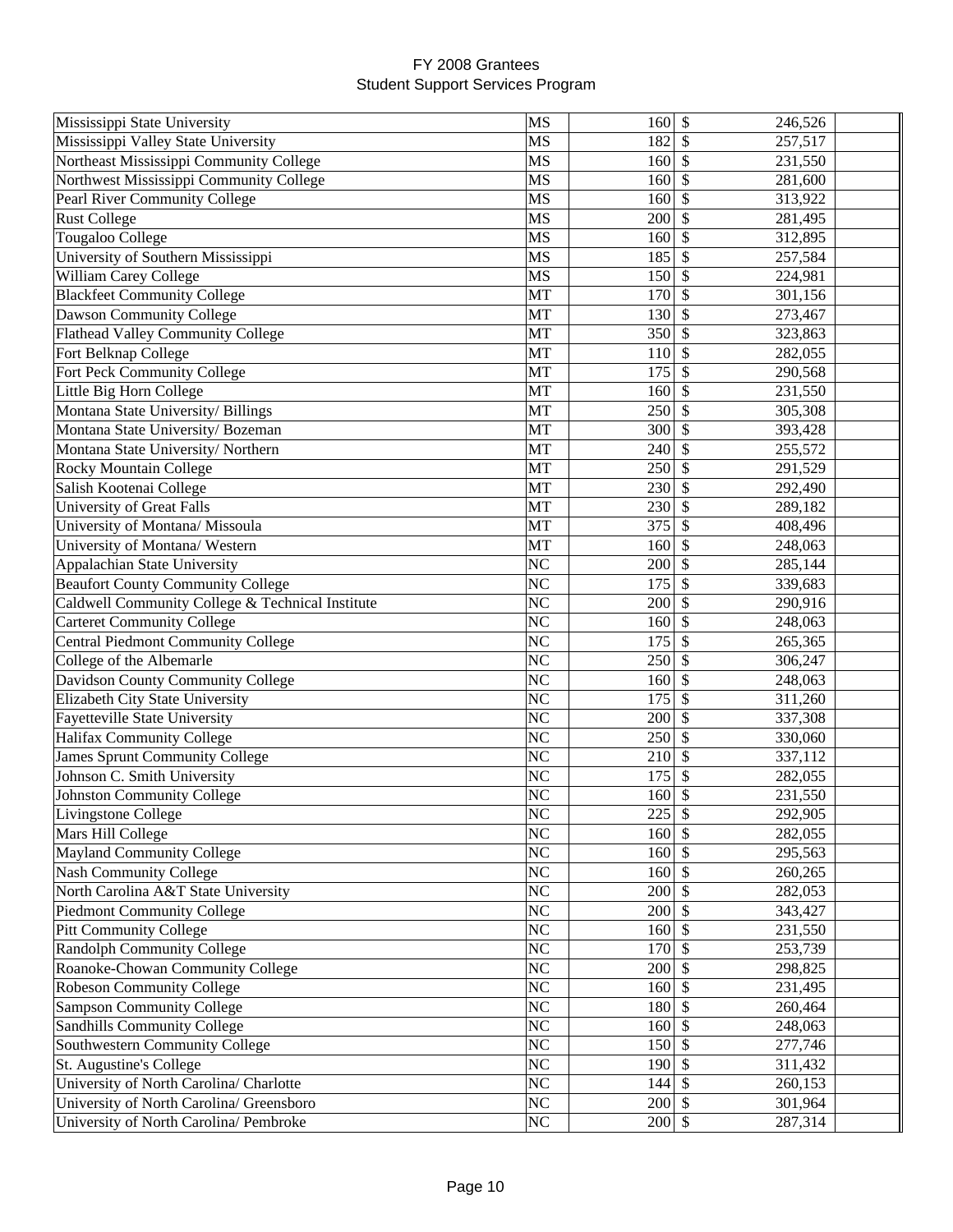| Western Carolina University                                | NC             | 250               | $\boldsymbol{\mathsf{S}}$<br>294,059 |
|------------------------------------------------------------|----------------|-------------------|--------------------------------------|
| <b>Wilkes Community College</b>                            | NC             | 175               | \$<br>316,006                        |
| <b>Wilson Technical Community College</b>                  | <b>NC</b>      | 200               | \$<br>312,234                        |
| Winston-Salem State University                             | N <sub>C</sub> | 160               | \$<br>247,169                        |
| Cankdeska Cikana Community College                         | <b>ND</b>      | 100               | \$<br>282,055                        |
| Dickinson State University                                 | <b>ND</b>      | 200               | \$<br>282,055                        |
| Lake Region State College                                  | <b>ND</b>      | 160               | \$<br>248,056                        |
| North Dakota State University                              | N <sub>D</sub> | 350               | \$<br>423,759                        |
| Turtle Mountain Community College                          | N <sub>D</sub> | 200               | \$<br>298,132                        |
| University of Mary                                         | <b>ND</b>      | 160               | \$<br>282,055                        |
| University of North Dakota                                 | <b>ND</b>      | 300               | \$<br>336,833                        |
| <b>Central Community College</b>                           | <b>NE</b>      | 160               | \$<br>248,063                        |
| <b>Chadron State College</b>                               | <b>NE</b>      | 160               | \$<br>248,063                        |
| Creighton University                                       | NE             | 160               | \$<br>285,759                        |
| Doane College/ Crete                                       | <b>NE</b>      | 200               | \$<br>275,699                        |
| <b>Metropolitan Community College</b>                      | <b>NE</b>      | 600               | \$<br>347,413                        |
| Peru State College                                         | <b>NE</b>      | 230               | \$<br>278,566                        |
| Southeast Community College Area                           | <b>NE</b>      | 160               | \$<br>248,063                        |
| University of Nebraska/ Kearney                            | <b>NE</b>      | 200               | \$<br>286,372                        |
| University of Nebraska/Lincoln                             | <b>NE</b>      | 350               | \$<br>497,064                        |
| University of Nebraska/ Omaha                              | <b>NE</b>      | 160               | \$<br>313,879                        |
| Wayne State College                                        | <b>NE</b>      | 225               | \$                                   |
|                                                            | <b>NE</b>      | 200               | 308,670                              |
| Western Nebraska Community College                         |                |                   | \$<br>337,137                        |
| Keene State College                                        | NH             | 160               | \$<br>307,169                        |
| New Hampshire Community Technical College/ Manchester      | <b>NH</b>      | 160               | \$<br>248,063                        |
| <b>Plymouth State University</b>                           | <b>NH</b>      | 180               | \$<br>300,990                        |
| University of New Hampshire                                | <b>NH</b>      | 180               | \$<br>319,820                        |
| <b>Atlantic Cape Community College</b>                     | NJ             | 200               | \$<br>292,905                        |
| <b>Bloomfield College</b>                                  | NJ             | 160               | \$<br>248,063                        |
| <b>Camden County College</b>                               | NJ             | 200               | \$<br>292,907                        |
| <b>Cumberland County College</b>                           | NJ             | 275               | \$<br>284,279                        |
| <b>Essex County College</b>                                | NJ             | 350               | \$<br>409,997                        |
| Georgian Court University                                  | NJ             | 160               | \$<br>285,305                        |
| <b>Hudson County Community College</b>                     | NJ             | 300               | \$<br>408,900                        |
| Mercer County Community College                            | NJ             | 200               | $\mathcal{S}$<br>282,055             |
| Middlesex County College/ Disabled                         | NJ             | 160               | $\ast$<br>\$<br>300,954              |
| New Jersey City University                                 | NJ             | $160 \,$ \$       | 282,055                              |
| New Jersey Institute of Technology                         | NJ             | 200               | <sup>\$</sup><br>292,901             |
| Passaic County Community College                           | NJ             | 160               | 231,546<br><sup>\$</sup>             |
| Ramapo College of New Jersey                               | NJ             | 180               | 265,399<br>S                         |
| Richard Stockton College of New Jersey                     | NJ             | 160               | \$<br>231,548                        |
| <b>Rider University</b>                                    | NJ             | 150               | \$<br>292,905                        |
| Rutgers University/ Camden                                 | NJ             | 160               | \$<br>231,550                        |
| Rutgers University/Newark Campus                           | NJ             | 160               | \$<br>231,550                        |
| Rutgers, The State University of New Jersey/ New Brunswick | NJ             | $400 \,$ \$       | 514,806                              |
| Seton Hall University                                      | NJ             | $200 \, \text{S}$ | 285,440                              |
| <b>Central New Mexico Community College</b>                | $\rm{NM}$      | $165$ \$          | 248,063                              |
| Clovis Community College                                   | $\rm{NM}$      | 175               | $\boldsymbol{\mathsf{S}}$<br>248,063 |
| Eastern New Mexico University/ Portales                    | $\rm{NM}$      | 300               | $\boldsymbol{\mathsf{S}}$<br>353,767 |
| Eastern New Mexico University/Roswell                      | $\rm{NM}$      | $160 \text{ s}$   | 247,780                              |
| New Mexico Highlands University                            | NM             | $350$ \$          | 555,843                              |
| New Mexico Junior College                                  | NM             | $175 \,$ \$       | 269,004                              |
| New Mexico State University                                | $\rm{NM}$      | $350$ \$          | 250,223                              |
|                                                            |                |                   |                                      |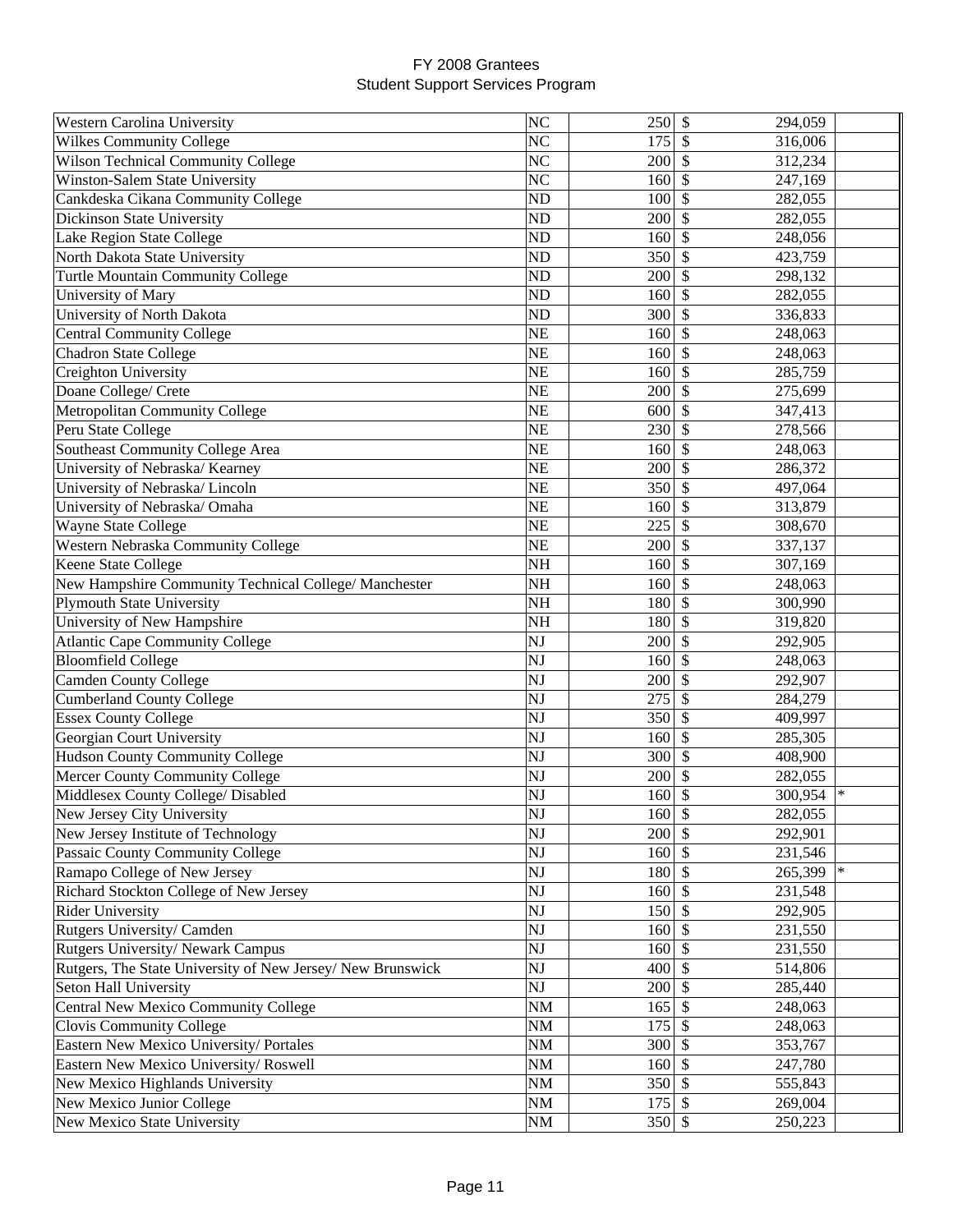| Northern New Mexico Community College          | <b>NM</b>   | 180 \$            | 282,053                  |        |
|------------------------------------------------|-------------|-------------------|--------------------------|--------|
| San Juan College                               | <b>NM</b>   | $160 \text{ s}$   | 231,550                  |        |
| Santa Fe Community College                     | $NM$        | $160 \text{ }$ \$ | 231,550                  |        |
| The College of Santa Fe                        | $NM$        | 180 \$            | 344,719                  |        |
| University of New Mexico/ Albuquerque          | $\rm{NM}$   | 160S              | 248,063                  |        |
| University of New Mexico/ Gallup Campus        | NM          | 160               | $\mathcal{S}$<br>248,056 |        |
| University of New Mexico/ Valencia Campus      | NM          | 160               | $\mathcal{S}$<br>248,056 |        |
| Community College of Southern Nevada           | <b>NV</b>   | 200               | $\mathcal{S}$<br>248,063 |        |
| University of Nevada/ Las Vegas                | <b>NV</b>   | 265               | $\mathcal{S}$<br>332,272 |        |
| University of Nevada/Reno                      | <b>NV</b>   | 175               | $\mathcal{S}$<br>345,132 |        |
| <b>Broome Community College</b>                | <b>NY</b>   | 250               | $\mathcal{S}$<br>257,574 |        |
| Cazenovia College                              | <b>NY</b>   | 160               | $\mathcal{S}$<br>295,064 |        |
| <b>Clarkson University</b>                     | <b>NY</b>   | 160               | $\mathcal{S}$<br>267,200 |        |
| College of Mount Saint Vincent                 | <b>NY</b>   | 160               | $\mathcal{S}$<br>282,055 |        |
| <b>Corning Community College</b>               | NY          | 205               | $\mathcal{S}$<br>267,854 |        |
| CUNY/City College                              | <b>NY</b>   | 500               | $\mathcal{S}$<br>526,926 |        |
| CUNY/Kingsborough Community College            | <b>NY</b>   | 250               | $\mathcal{S}$<br>232,564 |        |
| <b>CUNY/York College</b>                       | NY          | 300               | $\mathcal{S}$<br>377,382 |        |
| CUNY/York College/Disabled                     | <b>NY</b>   | 80                | $\mathcal{S}$<br>282,055 | $\ast$ |
| Dowling College                                | <b>NY</b>   | 160               | $\mathcal{S}$<br>244,107 |        |
| Fulton-Montgomery Community College            | <b>NY</b>   | 160               | -\$<br>231,550           |        |
| <b>Genesee Community College</b>               | <b>NY</b>   | 250               | -\$<br>292,905           |        |
| Jefferson Community College                    | NY          | 160               | $\mathcal{S}$<br>248,063 |        |
| Long Island University                         | <b>NY</b>   | 350               | $\mathcal{S}$<br>486,046 |        |
| Marist College/ Disabled                       | NY          | 115               | $\mathcal{S}$<br>242,871 | $\ast$ |
| Medaille College                               | <b>NY</b>   | 200               | $\mathcal{S}$<br>281,716 |        |
| Mercy College                                  | <b>NY</b>   | 250               | $\mathcal{S}$<br>285,305 |        |
| <b>Molloy College</b>                          | <b>NY</b>   | 160               | $\mathcal{S}$<br>247,548 |        |
| Monroe Community College                       | <b>NY</b>   | 275               | $\mathbb{S}$<br>258,784  |        |
| Nassau Community College/ Disabled             | <b>NY</b>   | 450S              | 378,319                  | $\ast$ |
| <b>Orange County Community College</b>         | <b>NY</b>   | 232               | $\mathcal{S}$<br>258,739 |        |
| Paul Smith's College of Arts and Sciences      | NY          | 160               | $\mathcal{S}$<br>236,531 |        |
| Polytechnic University                         | <b>NY</b>   | 250               | $\mathcal{S}$<br>361,988 |        |
| Rochester Institute of Technology              | <b>NY</b>   | 225               | $\mathcal{S}$<br>269,498 |        |
| Schenectady County Community College           | NY          | 175               | $\mathcal{S}$<br>282,055 |        |
| <b>Suffolk County Community College</b>        | NY          | 210               | $\mathcal{S}$<br>282,055 |        |
| SUNY/ Albany                                   | NY          | $200 \, \text{S}$ | 248,063                  |        |
| SUNY/Binghamton University                     | <b>NY</b>   | $400 \,$ \$       | 362,931                  |        |
| <b>SUNY/Brockport</b>                          | $\bold{NY}$ | $250$ \$          | 317,653                  |        |
| SUNY/Buffalo                                   | $\bold{NY}$ | $275$ \$          | 264,787                  |        |
| SUNY/ Buffalo State College                    | $\bold{NY}$ | $200 \text{ }$ \$ | 285,063                  |        |
| SUNY/College of Technology/Canton              | <b>NY</b>   | $210 \,$ \$       | 260,464                  |        |
| SUNY/ New Paltz                                | <b>NY</b>   | $515$ \$          | 413,717                  |        |
| SUNY/Plattsburgh State University              | <b>NY</b>   | $375$ \$          | 516,057                  |        |
| SUNY/Potsdam College                           | $\bold{NY}$ | $200 \, \text{S}$ | 279,870                  |        |
| SUNY/Westchester Community College             | <b>NY</b>   | $160 \, \text{S}$ | 248,063                  |        |
| <b>Syracuse University</b>                     | <b>NY</b>   | $250$ \$          | 346,682                  |        |
| <b>Ulster County Community College</b>         | NY          | 220 \$            | 292,152                  |        |
| <b>Bowling Green State University</b>          | <b>OH</b>   | $350$ \$          | 568,639                  |        |
| <b>Central State University</b>                | OH          | $250 \,$ \$       | 373,269                  |        |
| Cincinnati State Technical & Community College | OH          | 180 \$            | 282,047                  |        |
| <b>Clark State Community College</b>           | OH          | $160 \,$ \$       | 248,063                  |        |
| <b>Cleveland State University</b>              | OH          | $500$ \$          | 521,031                  |        |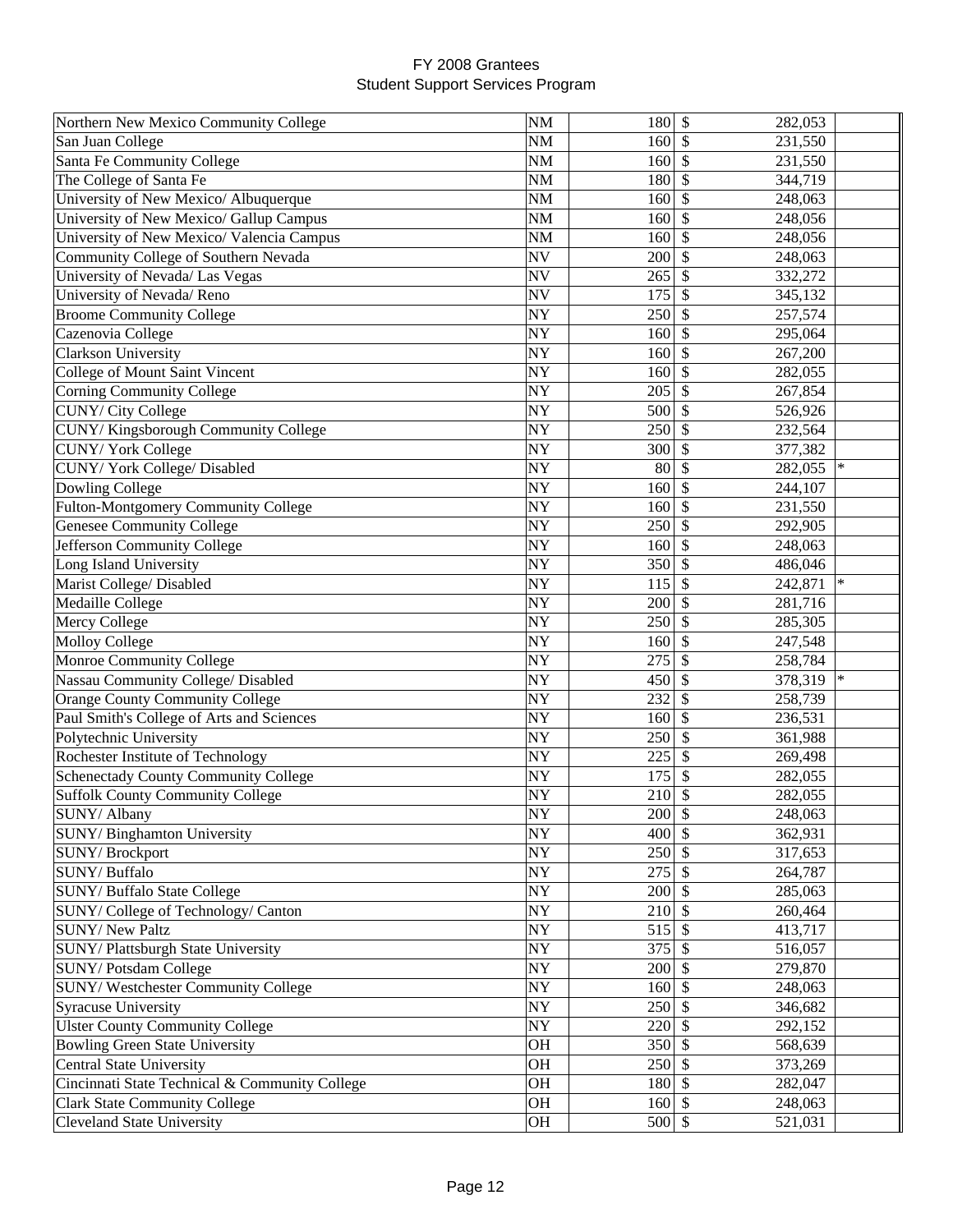| <b>Columbus State Community College</b>                   | <b>OH</b>              | 160                  | $\sqrt[6]{\frac{1}{2}}$<br>248,063 |  |
|-----------------------------------------------------------|------------------------|----------------------|------------------------------------|--|
| Cuyahoga Community College                                | OH                     | 200                  | -S<br>292,905                      |  |
| Hocking College                                           | <b>OH</b>              | 190                  | $\mathcal{S}$<br>282,055           |  |
| Jefferson Community College                               | OH                     | 160                  | \$<br>231,550                      |  |
| Kent State University                                     | OH                     | 300                  | \$<br>444,069                      |  |
| Lourdes College                                           | OH                     | 160                  | $\mathcal{S}$<br>271,930           |  |
| Oberlin College                                           | <b>OH</b>              | 175                  | $\mathcal{S}$<br>321,987           |  |
| Ohio State University                                     | <b>OH</b>              | 210                  | \$.<br>301,412                     |  |
| Ohio University                                           | <b>OH</b>              | 275                  | \$<br>315,783                      |  |
| <b>Shawnee State University</b>                           | <b>OH</b>              | 180                  | \$<br>292,905                      |  |
| <b>Sinclair Community College</b>                         | <b>OH</b>              | 160                  | \$<br>282,055                      |  |
| <b>Stark State College of Technology</b>                  | <b>OH</b>              | 160                  | \$<br>231,550                      |  |
| University of Cincinnati                                  | <b>OH</b>              | 180                  | $\mathcal{S}$<br>248,063           |  |
| University of Toledo                                      | <b>OH</b>              | 160                  | $\mathcal{S}$<br>231,550           |  |
| <b>Washington State Community College</b>                 | <b>OH</b>              | 175                  | $\mathcal{S}$<br>292,908           |  |
| Xavier University                                         | <b>OH</b>              | 160                  | $\mathcal{S}$<br>231,549           |  |
| <b>Bacone College</b>                                     | OK                     | 160                  | $\mathcal{S}$<br>282,055           |  |
| Cameron University                                        | OK                     | 235                  | $\mathcal{S}$<br>387,744           |  |
| Carl Albert State College                                 | OK                     | 285                  | $\mathcal{S}$<br>424,101           |  |
| <b>Connors State College</b>                              | OK                     | 175                  | \$<br>248,063                      |  |
| Eastern Oklahoma State College                            | OK                     | 250                  | \$<br>282,055                      |  |
| <b>Langston University</b>                                | OK                     | 250                  | -S<br>516,492                      |  |
| Murray State College                                      | OK                     | 250                  | 355,746<br>\$.                     |  |
| Northeastern Oklahoma A&M College                         | OK                     | 160                  | \$<br>253,325                      |  |
| Northeastern State University                             | OK                     | 175                  | \$<br>289,243                      |  |
| Oklahoma City Community College                           | OK                     | 160                  | \$<br>230,066                      |  |
| Oklahoma State University/ Oklahoma City Technical Branch | OK                     | 200                  | \$<br>291,558                      |  |
| Oklahoma State University/ Okmulgee                       | OK                     | 160                  | \$<br>178,925                      |  |
| <b>Redlands Community College</b>                         | OK                     | 200                  | $\mathcal{S}$<br>266,828           |  |
| <b>Rogers State University</b>                            | OK                     | 300                  | $\mathcal{S}$<br>370,662           |  |
| Seminole State College                                    | OK                     | 160                  | $\mathcal{S}$<br>248,063           |  |
| Southeastern Oklahoma State University                    | OK                     | 300                  | $\mathcal{S}$<br>345,797           |  |
| Southern Nazarene University                              | OK                     | 160                  | $\mathcal{S}$<br>231,550           |  |
| St. Gregory's University                                  | OK                     | 145                  | \$<br>112,200                      |  |
| <b>Tulsa Community College</b>                            | OK                     | 160                  | \$<br>231,545                      |  |
| University of Central Oklahoma                            | OK                     | 160                  | $\mathcal{S}$<br>231,550           |  |
| University of Oklahoma/ Norman                            | OК                     | 300 \$               | 434,319                            |  |
| Western Oklahoma State College                            | OK                     | 180 \$               | 242,707                            |  |
| <b>Blue Mountain Community College</b>                    | <b>OR</b>              | $160 \text{ }$ \$    | 232,049                            |  |
| Chemeketa Community College/ Disabled                     | <b>OR</b>              | $100 \,$ \$          | 236,367                            |  |
| Chemeketa Community College/ Salem                        | <b>OR</b>              | 200                  | 273,628<br>-S                      |  |
| <b>Clatsop Community College</b>                          | <b>OR</b>              | 160                  | <sup>\$</sup>                      |  |
| Lane Community College                                    | <b>OR</b>              | 180                  | 292,945<br>$\mathcal{S}$           |  |
| Linn-Benton Community College/ Main & East                | <b>OR</b>              | $160 \text{ s}$      | 257,584                            |  |
|                                                           | <b>OR</b>              | 160S                 | 231,529                            |  |
| Mt. Hood Community College                                |                        |                      | 248,063                            |  |
| Oregon Institute of Technology                            | <b>OR</b><br><b>OR</b> | 160S<br>$175$ \$     | 248,063                            |  |
| <b>Oregon State University</b>                            | <b>OR</b>              | $170 \vert \text{S}$ | 248,063                            |  |
| Portland Community College/ Sylvania                      |                        |                      | 248,063                            |  |
| Portland State University                                 | <b>OR</b>              | $265$ \$             | 359,240                            |  |
| Rogue Community College District                          | <b>OR</b>              | 171                  | $\sqrt{3}$<br>248,063              |  |
| Southern Oregon University                                | <b>OR</b>              | 180 \$               | 274,047                            |  |
| Southwestern Oregon Community College                     | <b>OR</b>              | $160 \, \text{S}$    | 292,942                            |  |
| <b>Umpqua Community College</b>                           | <b>OR</b>              | $160 \,$ \$          | 270,007                            |  |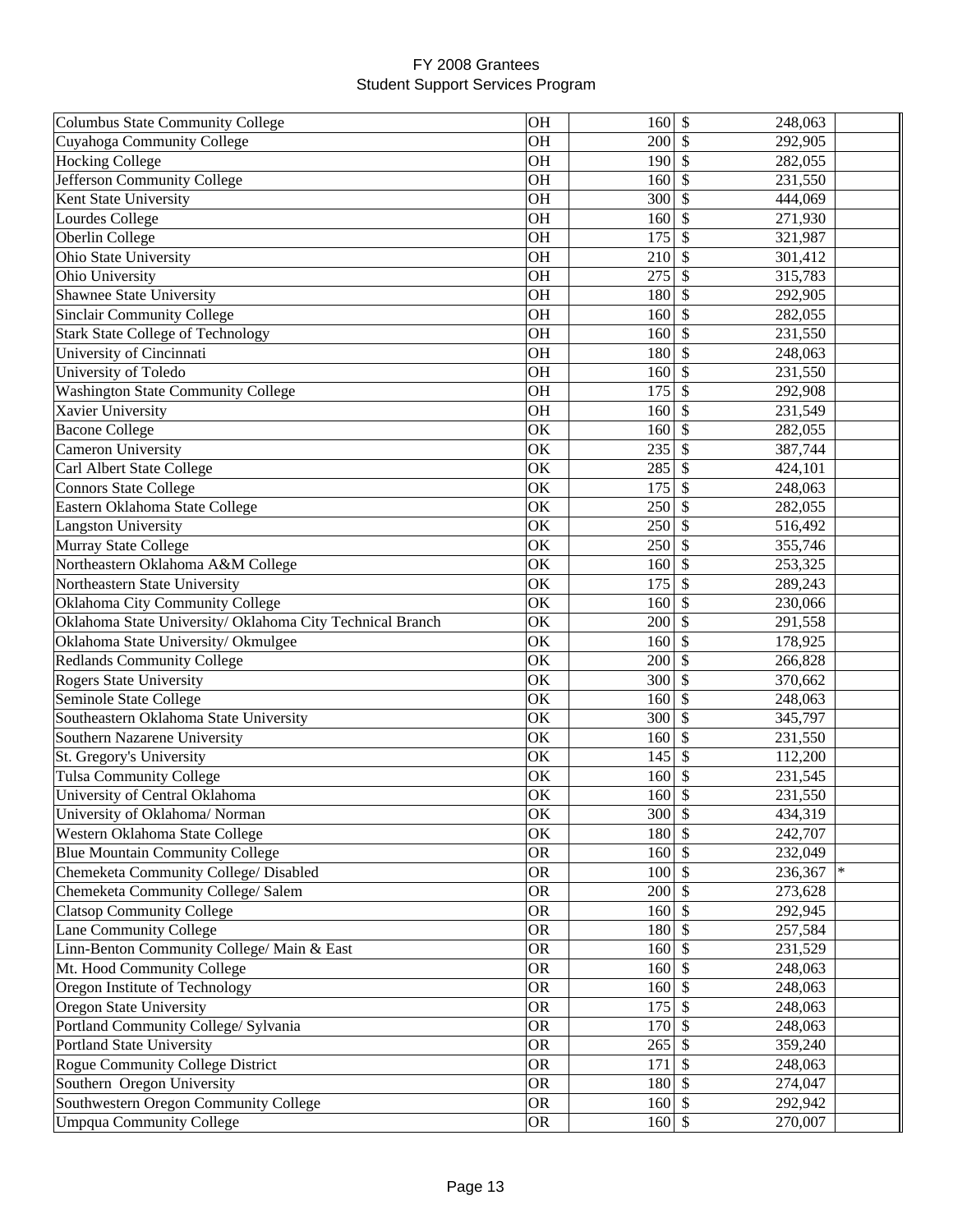| University of Oregon                                        | <b>OR</b>                         | 360               | $\boldsymbol{\mathsf{S}}$<br>525,459 |        |
|-------------------------------------------------------------|-----------------------------------|-------------------|--------------------------------------|--------|
| <b>Western Oregon University</b>                            | <b>OR</b>                         | 250               | 331,085<br>\$                        |        |
| <b>Bloomsburg University</b>                                | PA                                | 160               | $\mathbb{S}$<br>269,006              |        |
| California University of Pennsylvania                       | PA                                | 165               | \$<br>285,305                        |        |
| Clarion University of Pennsylvania                          | PA                                | 206               | \$<br>330,322                        |        |
| Commonwealth Technical Institute/ Disabled                  | PA                                | 100               | \$<br>231,550                        | $\ast$ |
|                                                             | PA                                | 225               | \$                                   |        |
| Community College of Philadelphia                           |                                   |                   | 257,584<br>$\mathcal{S}$             |        |
| <b>Drexel University</b>                                    | PA                                | 225               | 301,081                              |        |
| East Stroudsburg University                                 | PA                                | 160               | $\mathcal{S}$<br>231,550             |        |
| Harcum College                                              | PA                                | 170               | \$<br>302,039                        |        |
| Kutztown University                                         | PA                                | 175               | \$<br>292,911                        |        |
| Lehigh Carbon Community College                             | PA                                | 160               | \$<br>248,063                        |        |
| Lock Haven University of Pennsylvania                       | PA                                | 230               | $\boldsymbol{\mathsf{S}}$<br>285,304 |        |
| Mansfield University of Pennsylvania                        | PA                                | 160               | \$<br>231,550                        |        |
| Pennsylvania College of Technology                          | PA                                | 160               | \$<br>243,095                        |        |
| Pennsylvania Institute of Technology                        | PA                                | 180               | \$<br>315,746                        |        |
| Pennsylvania State University/ McKeesport                   | PA                                | 165               | \$<br>291,976                        |        |
| Pennsylvania State University/ University Park              | PA                                | 180               | \$<br>292,905                        |        |
| Pennsylvania State University/ Wilkes Barre                 | PA                                | 160               | \$<br>282,055                        |        |
| Pierce College                                              | PA                                | 180               | \$<br>267,675                        |        |
| Reading Area Community College                              | PA                                | 250               | \$<br>332,717                        |        |
| Seton Hill University                                       | PA                                | 170               | \$<br>279,184                        |        |
| Slippery Rock University of Pennsylvania                    | PA                                | 165               | \$<br>249,407                        |        |
| Temple University                                           | PA                                | 200               | $\mathcal{S}$<br>292,794             |        |
| University of Pennsylvania                                  | PA                                | 175               | \$<br>278,394                        |        |
| University of Pittsburgh/Bradford                           | PA                                | 160               | $\mathcal{S}$<br>231,545             |        |
| University of Pittsburgh/ Main                              | PA                                | 250               | $\mathcal{S}$<br>396,109             |        |
| West Chester University of Pennsylvania/ Disabled           | PA                                | 160               | \$<br>257,584                        | $\ast$ |
| <b>Westmoreland County Community College</b>                | PA                                | 225               | \$<br>270,737                        |        |
| American University of Puerto Rico                          | PR                                | 330               | \$<br>323,161                        |        |
| <b>Bayamon Central University</b>                           | PR                                | 400               | \$<br>354,694                        |        |
| Caribbean University/ Bayamon                               | PR                                | 265               | \$<br>386,823                        |        |
| Humacao Community College                                   | PR                                | 200               | \$<br>276,996                        |        |
| Inter American University of Puerto Rico/ Aguadilla Campus  | PR                                | 220               | \$<br>319,486                        |        |
| Inter American University of Puerto Rico/ Arecibo Campus    | PR                                | 160               | \$<br>247,221                        |        |
| Inter American University of Puerto Rico/ Bayamon Campus    | PR                                | 225               | \$<br>285,305                        |        |
| Inter American University of Puerto Rico/ San German Campus | PR                                | $210 \,$ \$       | 292,905                              |        |
| Polytechnic University of Puerto Rico                       | PR                                | $230 \, \text{s}$ | 298,742                              |        |
|                                                             | $\ensuremath{\mathsf{PR}}\xspace$ | 400               | $\mathbb{S}$                         |        |
| Pontifical Catholic University                              | PR                                |                   | 514,013                              |        |
| San Juan University College                                 |                                   | 315               | \$<br>324,402                        |        |
| Universidad Del Este                                        | PR                                | 384               | $\mathcal{S}$<br>373,591             |        |
| Universidad Del Turabo                                      | $\ensuremath{\mathsf{PR}}\xspace$ | 275               | \$<br>291,073                        |        |
| Universidad Metropolitan                                    | $\ensuremath{\mathsf{PR}}\xspace$ | 200               | $\mathcal{S}$<br>292,903             |        |
| University of Puerto Rico                                   | PR                                | $400 \vert S$     | 388,437                              |        |
| University of Puerto Rico                                   | <b>PR</b>                         | $300 \mid$ \$     | 455,115                              |        |
| University of Puerto Rico/ Arecibo Campus                   | ${\rm PR}$                        | 210               | $\mathcal{S}$<br>308,211             |        |
| University of Puerto Rico/ Bayamon                          | PR                                | 240               | $\mathcal{S}$<br>292,905             |        |
| University of Puerto Rico/ Cayey                            | ${\sf PR}$                        | 362               | \$<br>524,047                        |        |
| University of Puerto Rico/ Humacao                          | ${\rm PR}$                        | 300               | $\mathcal{S}$<br>386,279             |        |
| University of the Sacred Heart                              | PR                                | 600               | \$<br>574,188                        |        |
| Palau Community College                                     | PW                                | 180               | $\mathcal{S}$<br>257,584             |        |
| Community College of Rhode Island                           | RI                                | 300               | $\mathbb{S}$<br>335,389              |        |
| Rhode Island College                                        | RI                                | $300 \, \text{S}$ | 367,946                              |        |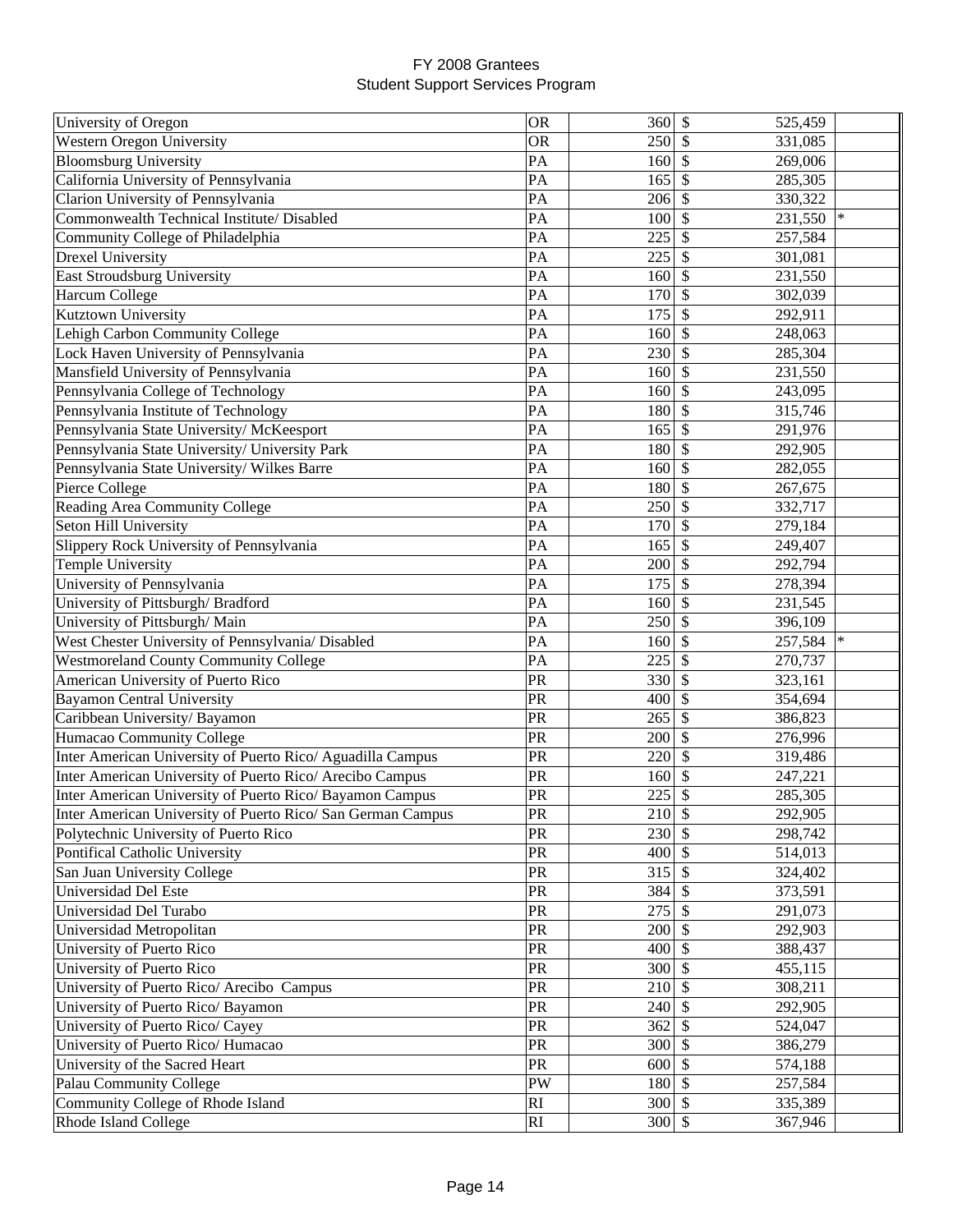| Central Carolina Technical College            | <b>SC</b>       | 160               | $\boldsymbol{\mathsf{S}}$<br>231,550 |
|-----------------------------------------------|-----------------|-------------------|--------------------------------------|
| Claflin University                            | SC              | 160               | 282,055<br>S                         |
| <b>Clinton Junior College</b>                 | SC              | 90                | \$<br>130,247                        |
| Florence-Darlington Technical College         | $\overline{SC}$ | 160               | \$<br>231,550                        |
| Greenville Technical College                  | <b>SC</b>       | 350               | \$<br>391,914                        |
| <b>Lander University</b>                      | SC              | 160               | \$<br>231,550                        |
| Midlands Technical College                    | <b>SC</b>       | 175               | \$<br>282,055                        |
| Morris College                                | <b>SC</b>       | 200               | \$<br>282,670                        |
| Northeastern Technical College                | SC              | 160               | $\mathcal{S}$<br>254,356             |
| Orangeburg-Calhoun Technical College          | $\overline{SC}$ | 200               | \$<br>292,902                        |
| <b>Piedmont Technical College</b>             | $\overline{SC}$ | 160               | \$<br>285,305                        |
| South Carolina State University               | SC              | 160               | \$<br>248,063                        |
| Spartanburg Methodist College                 | SC              | 160               | $\mathcal{S}$<br>249,408             |
| <b>Spartanburg Technical College</b>          | $\overline{SC}$ | 160               | \$<br>277,105                        |
| Technical College of the Lowcountry           | $\overline{SC}$ | 160               | \$<br>282,055                        |
| <b>Tri-County Technical College</b>           | SC              | 175               | \$<br>300,140                        |
| <b>Trident Technical College</b>              | SC              | 200               | \$<br>330,772                        |
| University of South Carolina/ Beaufort        | SC              | 160               | \$<br>279,661                        |
| University of South Carolina/ Columbia        | SC              | 200               | \$<br>335,095                        |
| University of South Carolina/ Lancaster       | <b>SC</b>       | 160               | \$<br>257,494                        |
| University of South Carolina/ Salkehatchie    | SC              | 160               | \$<br>240,529                        |
| University of South Carolina/ Spartanburg     | <b>SC</b>       | 160               | \$<br>282,055                        |
| University of South Carolina/ Sumter          | <b>SC</b>       | 150               |                                      |
|                                               |                 |                   | \$<br>282,055                        |
| University of South Carolina/ Union           | <b>SC</b>       | 160               | \$<br>246,526                        |
| Voorhees College                              | SC              | 170               | \$<br>246,526                        |
| Williamsburg Technical College                | SC              | 160               | \$<br>231,550                        |
| Winthrop University                           | SC              | 160               | \$<br>231,550                        |
| York Technical College/ Rock Hill             | <b>SC</b>       | 200               | \$<br>285,293                        |
| <b>Black Hills State University</b>           | <b>SD</b>       | 200               | $\mathcal{S}$<br>288,015             |
| Dakota Wesleyan University                    | <b>SD</b>       | 160               | \$<br>246,531                        |
| Northern State University                     | <b>SD</b>       | 165               | \$<br>282,055                        |
| Oglala Lakota College                         | <b>SD</b>       | 200               | \$<br>301,962                        |
| Sinte Gleska University                       | <b>SD</b>       | 250               | \$<br>336,194                        |
| Sisseton-Wahpeton Community College           | <b>SD</b>       | 150               | \$<br>248,063                        |
| South Dakota State University                 | <b>SD</b>       | 160               | \$<br>248,063                        |
| University of South Dakota                    | <b>SD</b>       | 200               | \$<br>277,347                        |
| <b>Austin Peay State University</b>           | TN              | 180 \$            | 257,584                              |
| <b>Dyersburg State Community College</b>      | <b>TN</b>       | $185$ \$          | 322,433                              |
| East Tennessee State University               | <b>TN</b>       | 225               | 292,905                              |
| <b>Fisk University</b>                        | <b>TN</b>       | 200               | 248,063<br><sup>\$</sup>             |
| Lane College                                  | <b>TN</b>       | 165               | \$<br>285,305                        |
| Lemoyne-Owen College                          | <b>TN</b>       | 165               | \$<br>282,055                        |
| <b>Lincoln Memorial University</b>            | <b>TN</b>       | 160               | \$<br>282,051                        |
| Middle Tennessee State University             | <b>TN</b>       | 175               | $\mathsf{\$}$<br>248,063             |
| Northeast State Technical Community College   | <b>TN</b>       | 180 \$            | 271,510                              |
| Pellissippi State Technical Community College | <b>TN</b>       | $160 \vert \$     | 248,063                              |
| Tennessee State University                    | <b>TN</b>       | $175$ \$          | 285,305                              |
| <b>Tusculum College</b>                       | <b>TN</b>       | $200 \, \text{S}$ | 282,055                              |
| University of Memphis                         | TN              | $160 \vert \$     | 231,550                              |
| University of Tennessee/ Chattanooga          | TN              | $200 \, \text{S}$ | 285,297                              |
| University of Tennessee/ Knoxville            | TN              | $250$ \$          | 339,921                              |
| University of Tennessee/ Martin               | TN              | $160 \mid$ \$     | 231,550                              |
| <b>Volunteer State Community College</b>      | TN              | $167$ \$          | 231,550                              |
|                                               |                 |                   |                                      |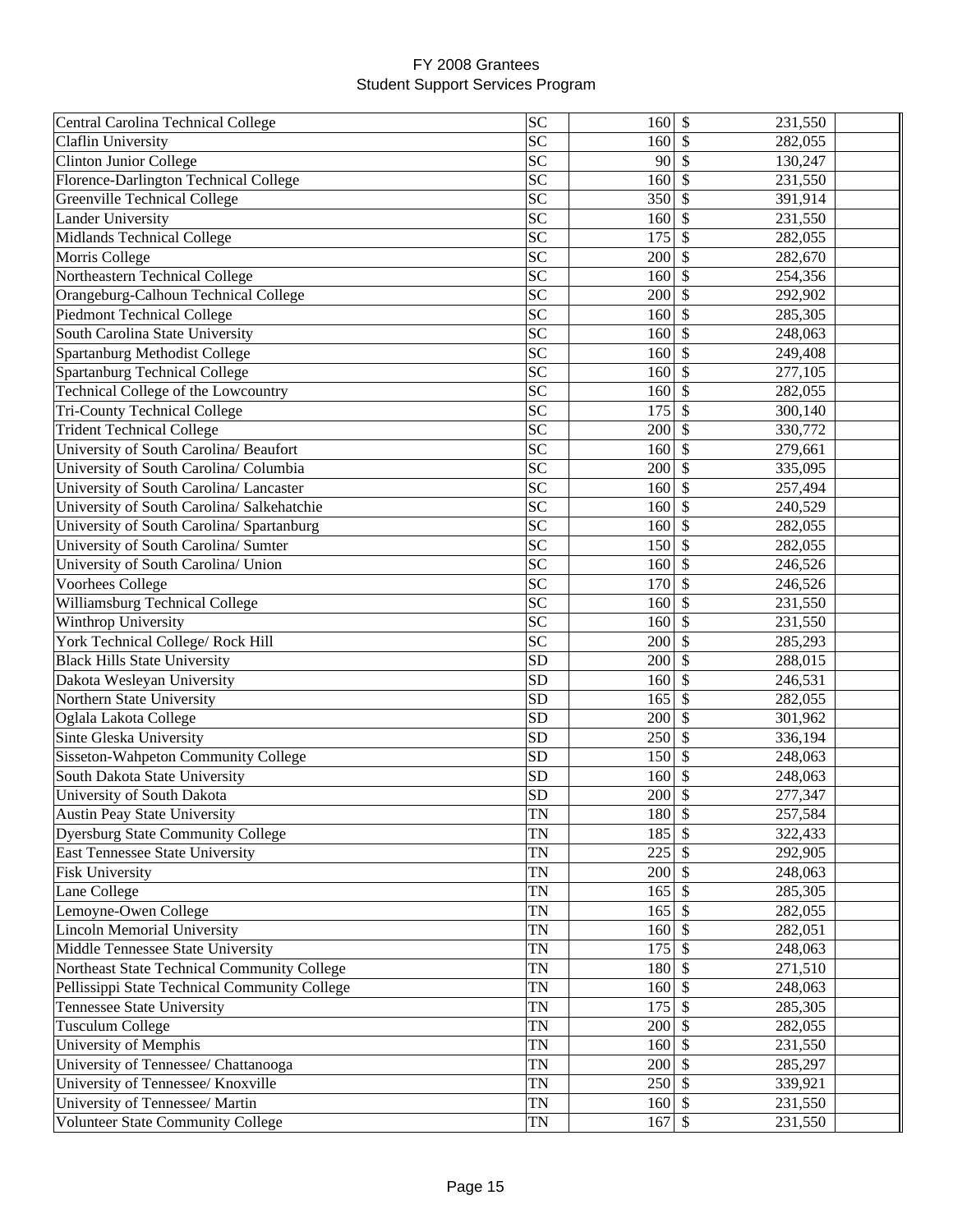| Abilene Christian University                               | <b>TX</b>              | 200               | \$<br>304,319                        |  |
|------------------------------------------------------------|------------------------|-------------------|--------------------------------------|--|
| Amarillo College/ Moore County Campus                      | <b>TX</b>              | 100               | 178,925<br>\$                        |  |
| Amarillo College/ Washington Street Campus                 | <b>TX</b>              | 250               | \$<br>333,160                        |  |
| <b>Brookhaven College</b>                                  | <b>TX</b>              | 300               | 285,570<br>\$                        |  |
| <b>Coastal Bend College</b>                                | <b>TX</b>              | 215               | \$<br>282,055                        |  |
| College of the Mainland                                    | <b>TX</b>              | 160               | \$<br>248,063                        |  |
| Dallas County Community College District                   | <b>TX</b>              | 200               | \$<br>302,040                        |  |
| Dallas County Community College District/Eastfield College | <b>TX</b>              | 250               | \$<br>303,519                        |  |
| Del Mar College                                            | <b>TX</b>              | 160               | \$<br>248,063                        |  |
| El Centro College                                          | <b>TX</b>              | 200               | \$<br>282,055                        |  |
| El Paso Community College                                  | <b>TX</b>              | 600               | \$<br>595,611                        |  |
| Frank Phillips College                                     | <b>TX</b>              | 160               | \$<br>231,550                        |  |
|                                                            | <b>TX</b>              | 200               | $\mathcal{S}$                        |  |
| <b>Galveston College</b>                                   | <b>TX</b>              |                   | 239,236                              |  |
| <b>Hill College</b>                                        |                        | 175               | \$<br>231,550                        |  |
| <b>Houston Community College System</b>                    | <b>TX</b>              | 200               | \$<br>403,527                        |  |
| Kilgore College                                            | TX                     | 160               | \$<br>231,550                        |  |
| <b>Lamar University</b>                                    | <b>TX</b>              | 160               | \$<br>231,547                        |  |
| <b>Laredo Community College</b>                            | TX                     | 300               | \$<br>260,451                        |  |
| Lone Star College System District/North Harris College     | <b>TX</b>              | 160               | \$<br>227,340                        |  |
| McLennan Community College                                 | <b>TX</b>              | 240               | \$<br>322,509                        |  |
| Midland College                                            | <b>TX</b>              | 160               | \$<br>248,063                        |  |
| Mountain View College                                      | <b>TX</b>              | 230               | \$<br>242,183                        |  |
| Navarro College                                            | <b>TX</b>              | 300               | \$<br>375,059                        |  |
| North Central Texas College                                | <b>TX</b>              | 160               | \$<br>248,063                        |  |
| North Lake College                                         | <b>TX</b>              | 180               | \$<br>302,776                        |  |
| Odessa College                                             | <b>TX</b>              | 160               | \$<br>282,055                        |  |
| Our Lady of the Lake University                            | <b>TX</b>              | 180               | \$<br>263,668                        |  |
| Palo Alto College                                          | TX                     | 250               | $\boldsymbol{\mathsf{S}}$<br>292,905 |  |
| Paul Quinn College                                         | <b>TX</b>              | 200               | $\boldsymbol{\mathsf{S}}$<br>258,429 |  |
| <b>Richland College</b>                                    | <b>TX</b>              | 270               | $\boldsymbol{\mathsf{S}}$<br>292,905 |  |
| Sam Houston State University                               | <b>TX</b>              | 160               | $\boldsymbol{\mathsf{S}}$<br>231,550 |  |
| San Antonio College                                        | TX                     | 400               | \$<br>448,634                        |  |
| San Jacinto College North                                  | TX                     | 165               | \$<br>248,063                        |  |
| South Plains College                                       | TX                     | 160               | \$<br>248,063                        |  |
| Southwest Texas Junior College                             | <b>TX</b>              | 275               | \$<br>307,181                        |  |
| Southwestern Christian College                             | <b>TX</b>              | 150               | \$<br>247,946                        |  |
| Sul Ross State University                                  | TX                     | $160 \,$ \$       | 231,550                              |  |
| <b>Tarrant County College</b>                              | <b>TX</b>              | $165$ \$          | 282,055                              |  |
| Temple College                                             | <b>TX</b>              | 160               | 234,750<br>$\mathcal{S}$             |  |
| Texarkana College                                          | <b>TX</b>              | 225               | \$<br>255,019                        |  |
| Texas A&M International University                         | <b>TX</b>              | 160               | $\mathcal{S}$<br>248,063             |  |
| Texas A&M University/ Commerce/ Tamu                       | <b>TX</b>              | 425               | \$<br>524,681                        |  |
| Texas A&M University/ Corpus Christi                       | <b>TX</b>              | 160               | $\mathcal{S}$<br>248,063             |  |
| Texas A&M University/ Kingsville                           | <b>TX</b>              | $240$ \$          | 291,355                              |  |
| <b>Texas Christian University</b>                          | <b>TX</b>              | $160 \mid$ \$     | 257,584                              |  |
| <b>Texas Southern University</b>                           | <b>TX</b>              | $250$ \$          | 327,661                              |  |
| Texas State University/ San Marcos                         | $\overline{\text{TX}}$ | 200               | \$<br>285,305                        |  |
|                                                            | TX                     |                   |                                      |  |
| <b>Trinity Valley Community College</b>                    |                        | 350               | \$<br>316,539                        |  |
| <b>Tyler Junior College</b>                                | TX                     | 200               | $\mathbb{S}$<br>237,764              |  |
| University of Houston                                      | <b>TX</b>              | 215               | \$<br>301,959                        |  |
| University of North Texas                                  | <b>TX</b>              | 250               | \$<br>344,761                        |  |
| University of Texas/ Arlington                             | ${\rm T}{\rm X}$       | $275$ \$          | 363,267                              |  |
| University of Texas/ Austin                                | ${\rm T}{\rm X}$       | $160 \, \text{S}$ | 231,550                              |  |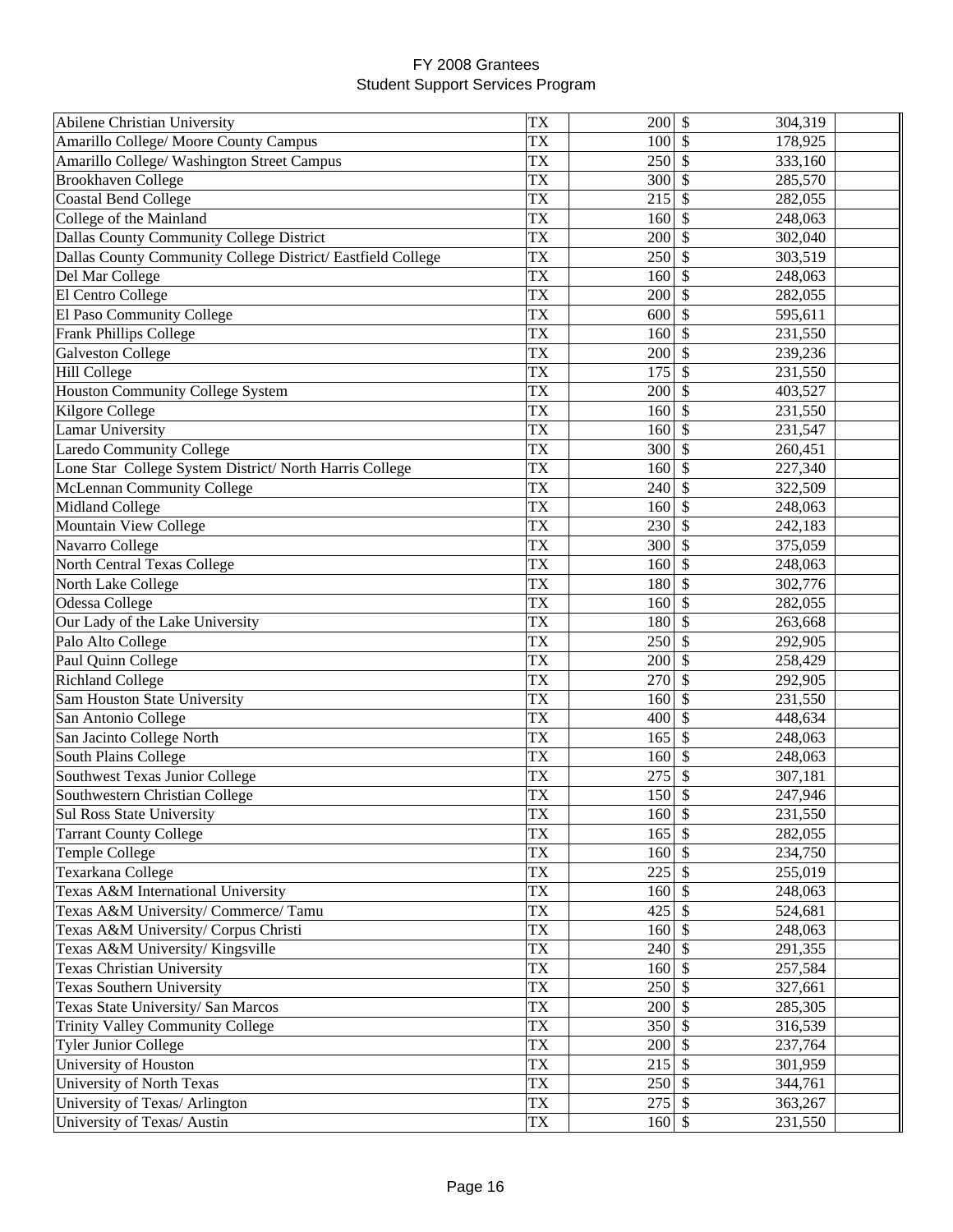| University of Texas/ Brownsville         | <b>TX</b>  | 275               | \$<br>292,905                        |  |
|------------------------------------------|------------|-------------------|--------------------------------------|--|
| University of Texas/ El Paso             | TX         | 200               | 292,123<br>\$                        |  |
| University of the Incarnate Word         | TX         | 200               | \$<br>248,063                        |  |
| Victoria County Junior College District  | <b>TX</b>  | 160               | \$<br>248,063                        |  |
| Weatherford College                      | <b>TX</b>  | 160               | \$<br>248,063                        |  |
| West Texas A&M University                | <b>TX</b>  | 225               | \$.<br>362,007                       |  |
| <b>Western Texas College</b>             | <b>TX</b>  | 160               | \$<br>231,550                        |  |
| <b>Wiley College</b>                     | <b>TX</b>  | 220               | <sup>\$</sup><br>246,526             |  |
| College of Eastern Utah/ Price           | <b>UT</b>  | 160               | \$<br>248,056                        |  |
| College of Eastern Utah/ San Juan        | UT         | 200               | \$<br>346,189                        |  |
| Dixie State College of Utah              | <b>UT</b>  | 200               | $\mathcal{S}$<br>309,892             |  |
| Salt Lake Community College              | <b>UT</b>  | 175               | \$<br>319,623                        |  |
| Snow College                             | <b>UT</b>  | 200               | $\boldsymbol{\mathsf{S}}$<br>341,713 |  |
| Southern Utah University                 | UT         | 160               | $\boldsymbol{\mathsf{S}}$<br>285,305 |  |
|                                          | <b>UT</b>  |                   |                                      |  |
| University of Utah                       |            | 225               | \$<br>331,060                        |  |
| Utah State University/ Logan             | UT         | 190               | \$<br>292,905                        |  |
| <b>Utah Valley State College</b>         | UT         | 150               | \$<br>246,525                        |  |
| Weber State University                   | UT         | 285               | \$<br>401,906                        |  |
| Dabney S. Lancaster Community College    | VA         | 250               | \$<br>289,385                        |  |
| Hampton University                       | VA         | 180               | \$<br>292,905                        |  |
| Lord Fairfax Community College           | VA         | 160               | \$<br>248,063                        |  |
| Mountain Empire Community College        | <b>VA</b>  | 175               | \$<br>290,065                        |  |
| Norfolk State University                 | <b>VA</b>  | 400               | $\mathcal{S}$<br>421,445             |  |
| Old Dominion University                  | <b>VA</b>  | 200               | \$<br>316,601                        |  |
| Patrick Henry Community College          | <b>VA</b>  | 225               | \$<br>318,665                        |  |
| Paul D. Camp Community College           | VA         | 175               | \$<br>267,200                        |  |
| <b>Radford University</b>                | VA         | 150               | \$<br>292,909                        |  |
| Rappahannock Community College           | VA         | 175               | \$<br>294,211                        |  |
| Southwest Virginia Community College     | VA         | 300               | $\mathcal{S}$<br>375,879             |  |
| Thomas Nelson Community College          | VA         | 160               | $\boldsymbol{\mathsf{S}}$<br>231,550 |  |
| Tidewater Community College              | VA         | 180               | $\mathcal{S}$<br>282,055             |  |
| University of Virginia/ Wise             | VA         | 190               | $\mathcal{S}$<br>285,305             |  |
| Virginia Highlands Community College     | <b>VA</b>  | 210               | \$<br>360,920                        |  |
| Virginia State University/ Petersburg    | VA         | 200               | $\boldsymbol{\mathsf{S}}$<br>321,470 |  |
| Virginia Western Community College       | VA         | 250               | \$<br>281,754                        |  |
| Wytheville Community College             | VA         | 235               | $\mathcal{S}$<br>377,335             |  |
| <b>Castleton State College</b>           | VT         | $230$ \$          | 292,907                              |  |
| <b>Community College of Vermont</b>      | $V\bar{T}$ | $200 \, \text{S}$ | 346,402                              |  |
| Johnson State College                    | V T        | 235               | 394,245<br>$\mathbb{S}$              |  |
| <b>Lyndon State College</b>              | <b>VT</b>  | 190               | 280,298<br><sup>\$</sup>             |  |
| Southern Vermont College                 | $V\bar{T}$ | 200               | \$.<br>275,266                       |  |
| University of Vermont/ Burlington        | <b>VT</b>  | 225               | \$<br>310,977                        |  |
|                                          | $V\bar{T}$ |                   |                                      |  |
| Vermont Technical College                |            | 190               | \$<br>286,693                        |  |
| <b>Bellevue Community College</b>        | <b>WA</b>  | 160               | \$<br>248,063                        |  |
| <b>Big Bend Community College</b>        | WA         | 186               | \$<br>282,055                        |  |
| Central Washington University/Ellensburg | WA         | 225               | $\mathcal{S}$<br>282,055             |  |
| Centralia College                        | WA         | 215               | \$<br>320,985                        |  |
| Columbia Basin College                   | <b>WA</b>  | 200               | $\mathcal{S}$<br>292,570             |  |
| Eastern Washington University            | WA         | 290               | \$<br>398,135                        |  |
| <b>Edmonds Community College</b>         | <b>WA</b>  | 160               | \$<br>231,550                        |  |
| <b>Everett Community College</b>         | WA         | 220               | $\mathcal{S}$<br>346,024             |  |
| <b>Evergreen State College</b>           | <b>WA</b>  | 180               | 301,107<br>$\mathbb{S}$              |  |
| <b>Grays Harbor College</b>              | <b>WA</b>  | $160 \vert \$     | 231,550                              |  |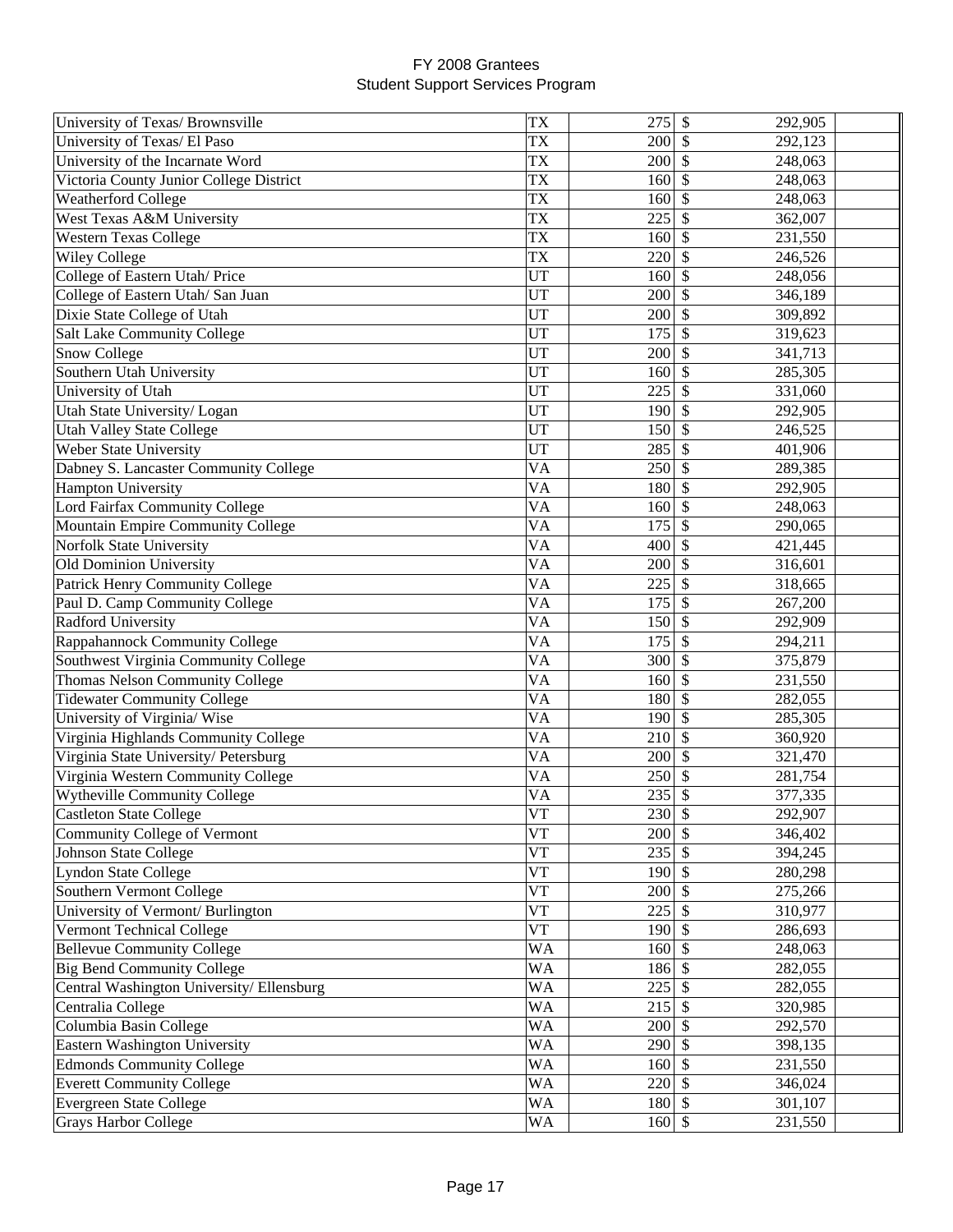| Green River Community College                          | <b>WA</b> | 200                  | \$<br>292,905             |        |
|--------------------------------------------------------|-----------|----------------------|---------------------------|--------|
| Heritage University                                    | WA        | 160                  | 231,550<br>\$             |        |
| Lake Washington Technical College/ Disabled            | <b>WA</b> | 160                  | \$<br>231,330             | $\ast$ |
| Lower Columbia College                                 | WA        | 220                  | \$<br>358,205             |        |
| Northwest Indian College                               | <b>WA</b> | 180                  | \$<br>260,494             |        |
| Pierce College Ft. Steilacoom                          | <b>WA</b> | 160                  | \$<br>231,550             |        |
| <b>Seattle Central Community College</b>               | <b>WA</b> | 350                  | $\mathcal{S}$<br>507,534  |        |
| <b>Skagit Valley College</b>                           | <b>WA</b> | 230                  | \$<br>344,659             |        |
| South Seattle Community College                        | <b>WA</b> | 185                  | \$<br>295,952             |        |
| <b>Tacoma Community College</b>                        | <b>WA</b> | 200                  | \$<br>282,055             |        |
| University of Washington                               | <b>WA</b> | 300                  | \$<br>446,045             |        |
| Walla Walla Community College                          | <b>WA</b> | 250                  | \$<br>400,147             |        |
| <b>Washington State University</b>                     | <b>WA</b> | 160                  | \$<br>231,550             |        |
| Yakima Valley Community College                        | <b>WA</b> | 200                  | \$<br>296,571             |        |
| <b>Beloit College</b>                                  | WI        | 125                  | \$<br>282,055             |        |
| College of Menominee Nation                            | WI        | 160                  | \$<br>231,550             |        |
| Lac Courte Oreilles Ojibwa Community College           | WI        | 160                  | \$<br>285,190             |        |
| Marquette University                                   | WI        | 280                  | \$<br>512,164             |        |
| Milwaukee School of Engineering                        | WI        | 140                  | \$<br>248,063             |        |
| Northcentral Technical College                         | WI        | 170                  | \$<br>248,063             |        |
| <b>Ripon College</b>                                   | WI        | 160                  | \$<br>257,584             |        |
| University of Wisconsin/ Eau Claire                    | WI        | 300                  | \$<br>379,243             |        |
| University of Wisconsin/La Crosse                      | WI        | 350                  | \$<br>378,517             |        |
| University of Wisconsin/ Madison                       | WI        | 275                  | \$<br>292,905             |        |
| University of Wisconsin/ Milwaukee                     | WI        | 250                  | \$<br>306,821             |        |
| University of Wisconsin/ Oshkosh                       | WI        | 300                  | \$<br>386,381             |        |
| University of Wisconsin/ Parkside                      | WI        | 160                  | \$<br>291,325             |        |
| University of Wisconsin/ Platteville                   | WI        | 300                  | \$<br>366,813             |        |
| University of Wisconsin/River Falls                    | WI        | 200                  | \$<br>292,902             |        |
| University of Wisconsin/ Stevens Point                 | WI        | 210                  | \$<br>286,053             |        |
| University of Wisconsin/ Stout                         | WI        | 270                  | \$<br>312,434             |        |
| University of Wisconsin/Stout/Disabled                 | WI        | 160                  | \$<br>248,063             | $\ast$ |
| University of Wisconsin/ Superior                      | WI        | 160                  | \$<br>292,905             |        |
| University of Wisconsin/ Waukesha                      | WI        | 450                  | \$<br>554,277             |        |
| Viterbo University                                     | WI        | 200                  | \$<br>295,417             |        |
| <b>Bluefield State College</b>                         | WV        | 265                  | \$<br>357,974             |        |
| <b>Concord University</b>                              | WV        | $200 \text{ }$ \$    | 300,827                   |        |
| <b>Glenville State College</b>                         | WV        | $160 \, \text{S}$    | 231,526                   |        |
| Marshall University                                    | <b>WV</b> | $200 \, \text{S}$    | 285,305                   |        |
| Potomac State College/ West Virginia University        | WV        | 175                  | $\mathcal{S}$<br>253,201  |        |
| Salem International University                         | WV        | 160                  | $\mathcal{S}$<br>248,063  |        |
| Southern West Virginia Community and Technical College | WV        | 200                  | $\mathcal{S}$<br>267,186  |        |
| West Virginia State University                         | WV        | 220                  | $\mathcal{S}$<br>285,305  |        |
| West Virginia University/Institute of Technology       | <b>WV</b> | 215                  | \$<br>343,802             |        |
| West Virginia University/Morgantown                    | <b>WV</b> | $200 \text{ s}$      | 292,896                   |        |
| Central Wyoming College                                | <b>WY</b> | $410 \vert \text{S}$ | 414,581                   |        |
| Laramie County Community College/ Cheyenne             | WY        | $160 \, \text{S}$    | 248,063                   |        |
| Northwest College                                      | WY        | 160                  | \$<br>247,413             |        |
| University of Wyoming/Laramie                          | WY        | $230 \text{ }$ \$    | 374,891                   |        |
| <b>Totals:</b><br>No. of Projects: 947                 |           | 198,940              | $\vert$ \$<br>284,364,806 |        |

Note: The word "Disabled" after the institution's name and the \* in the last column designates those SSS projects that exclusively